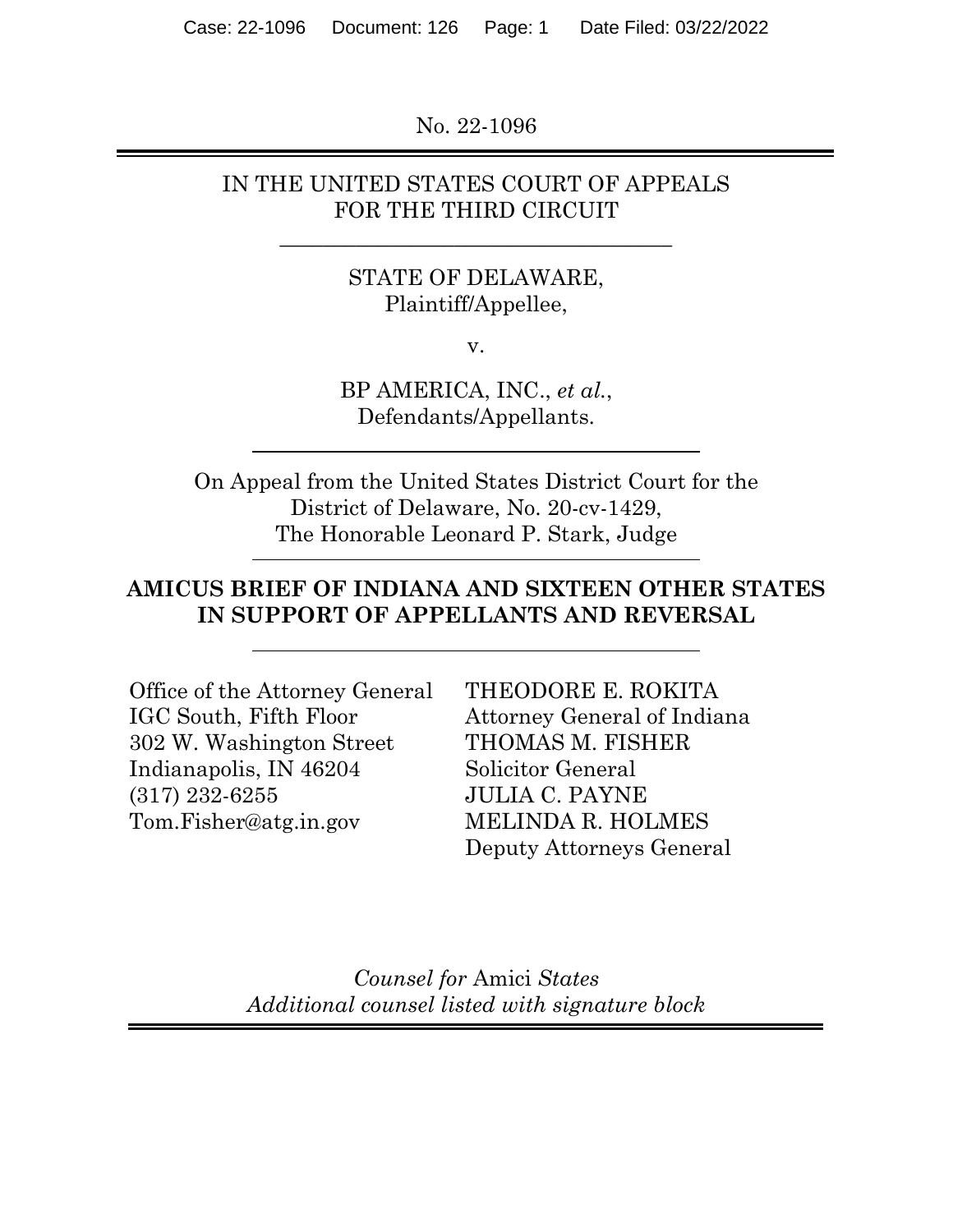# **TABLE OF CONTENTS**

| $\mathbf{I}$ . | Federal Law Must Govern Any Common-Law Claims to                                                                    |
|----------------|---------------------------------------------------------------------------------------------------------------------|
| II.            | Because the State's Public-Nuisance Claim Is Governed by<br>Federal Common Law, It Necessarily Arises under Federal |
|                |                                                                                                                     |
|                |                                                                                                                     |
|                |                                                                                                                     |
|                |                                                                                                                     |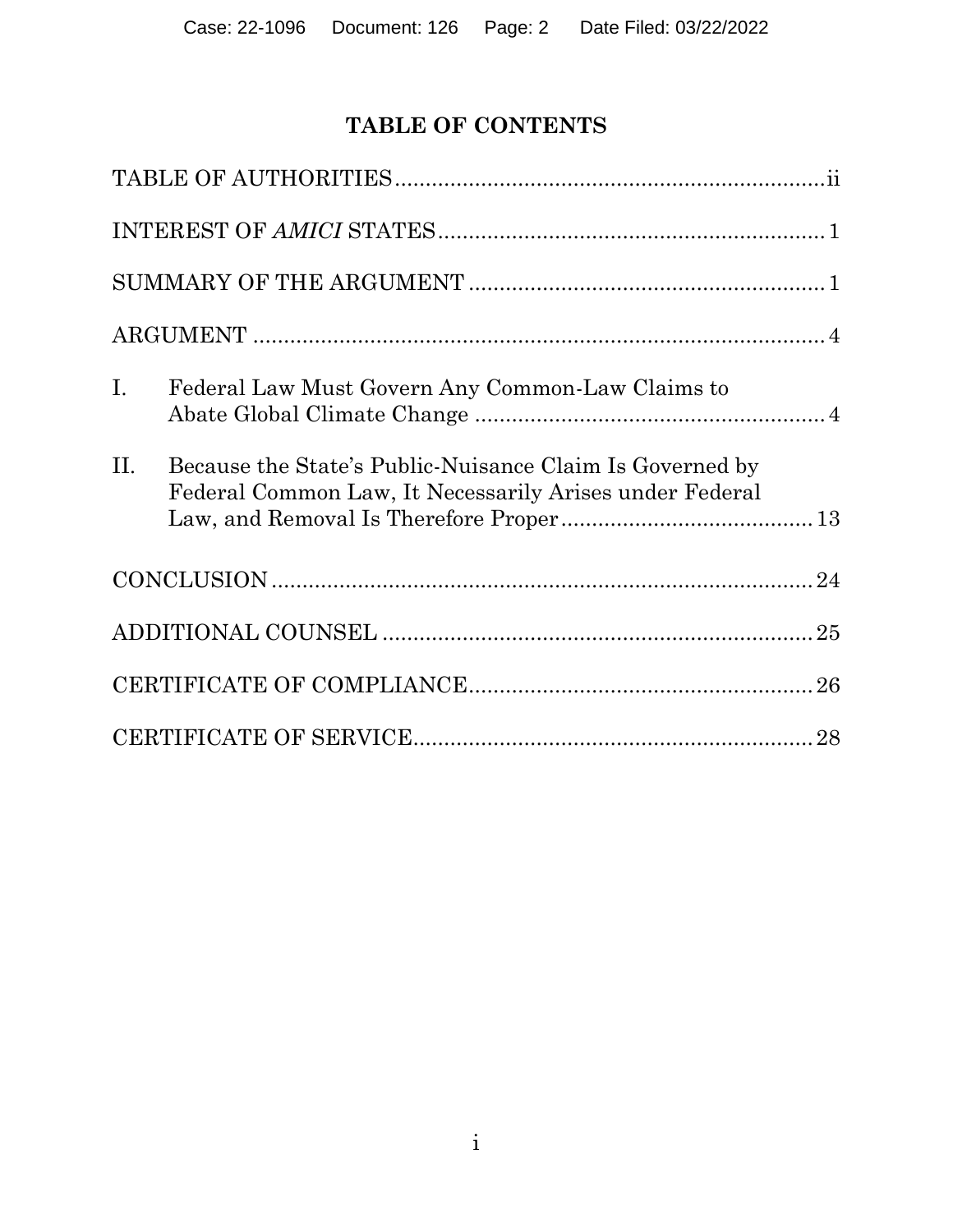# **TABLE OF AUTHORITIES**

## **CASES**

| Am. Elec. Power Co., Inc. v. Connecticut,         |  |
|---------------------------------------------------|--|
| Avco Corp. v. Aero Lodge No. 735,                 |  |
| B.P. P.L.C. v. Mayor & City Council of Baltimore, |  |
| Banco Nacional de Cuba v. Sabbatino,              |  |
| Boyle v. United Techs. Corp.,                     |  |
| Caterpillar Inc. v. Williams,                     |  |
| Caudill v. Blue Cross & Blue Shield of N.C.,      |  |
| City of Hoboken v. Exxon Mobil Corp.,             |  |
| City of New York v. Chevron Corp.,                |  |
| Clearfield Tr. Co. v. United States,              |  |
| County of San Mateo v. Chevron Corp.,             |  |
| <i>Erie R.R. Co. v. Tompkins,</i>                 |  |
| Federated Dep't Stores, Inc. v. Moitie,           |  |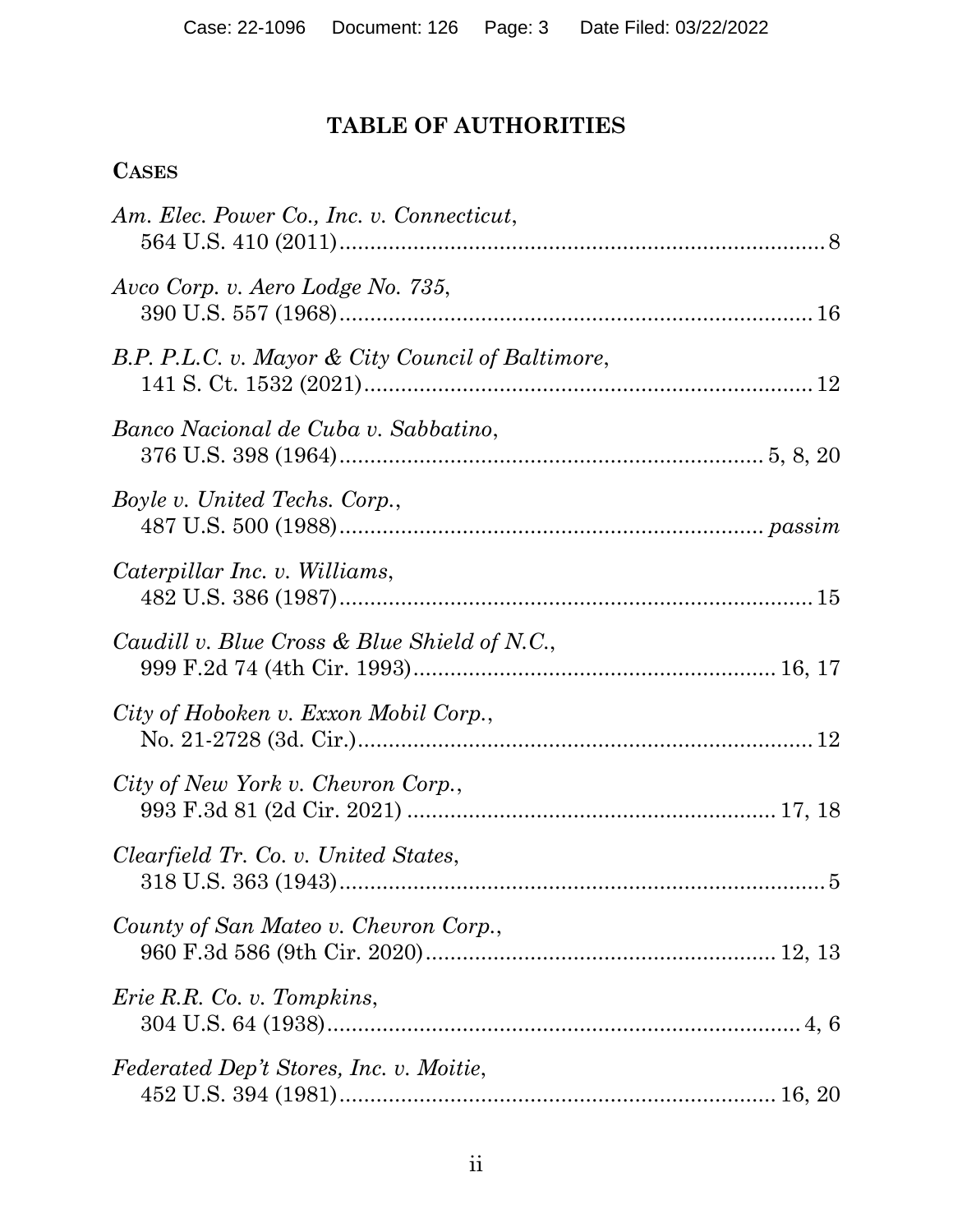# **CASES [CONT'D]**

| First Pa. Bank, N.A. v. E. Airlines, Inc.,                                 |  |
|----------------------------------------------------------------------------|--|
| Franchise Tax Bd. of Cal. v. Constr. Laborers Vacation Tr.<br>for S. Cal., |  |
| Hinderlider v. La Plata River Co.,                                         |  |
| Home Depot U.S.A., Inc. v. Jackson,                                        |  |
| Illinois v. City of Milwaukee,                                             |  |
| Jarbough v. Attorney General,                                              |  |
| Martin v. Franklin Capital Corp.,                                          |  |
| Nat'l Farmers Union Ins. Cos. v. Crow Tribe of Indians,                    |  |
| New SD, Inc. v. Rockwell Int'l Corp.,                                      |  |
| Oneida Indian Nation of N.Y. State v. Oneida County,                       |  |
| Oneida Indian Nation of New York State v. Oneida County,                   |  |
| Rivet v. Regions Bank of La.,                                              |  |
| Sam L. Majors Jewelers v. ABX, Inc.,                                       |  |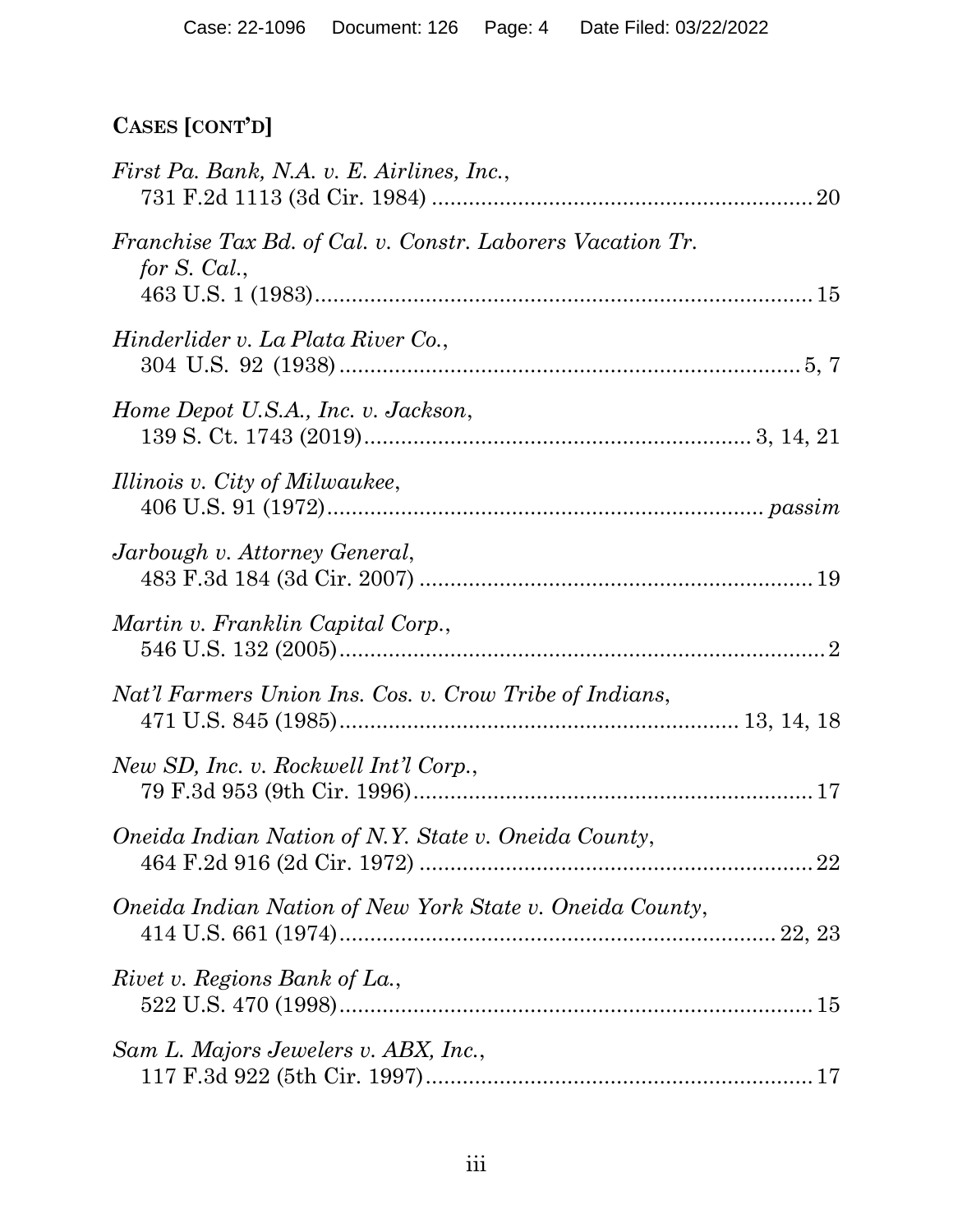# **CASES [CONT'D]**

| Tex. Indus., Inc. v. Radcliff Materials, Inc.,                     |  |
|--------------------------------------------------------------------|--|
| Texas v. Pankey,                                                   |  |
| Treiber & Straub, Inc. v. U.P.S., Inc.,                            |  |
| <b>STATUTES</b>                                                    |  |
|                                                                    |  |
|                                                                    |  |
| <b>OTHER AUTHORITIES</b>                                           |  |
| 14 C. Wright, A. Miller, & E. Cooper, Federal Practice and         |  |
| 14C Wright & Miller, Federal Practice and Procedure:               |  |
| 19 Charles Alan Wright & Arthur R. Miller, Federal Practice        |  |
| Henry J. Friendly, <i>In Praise of Erie—and of the New Federal</i> |  |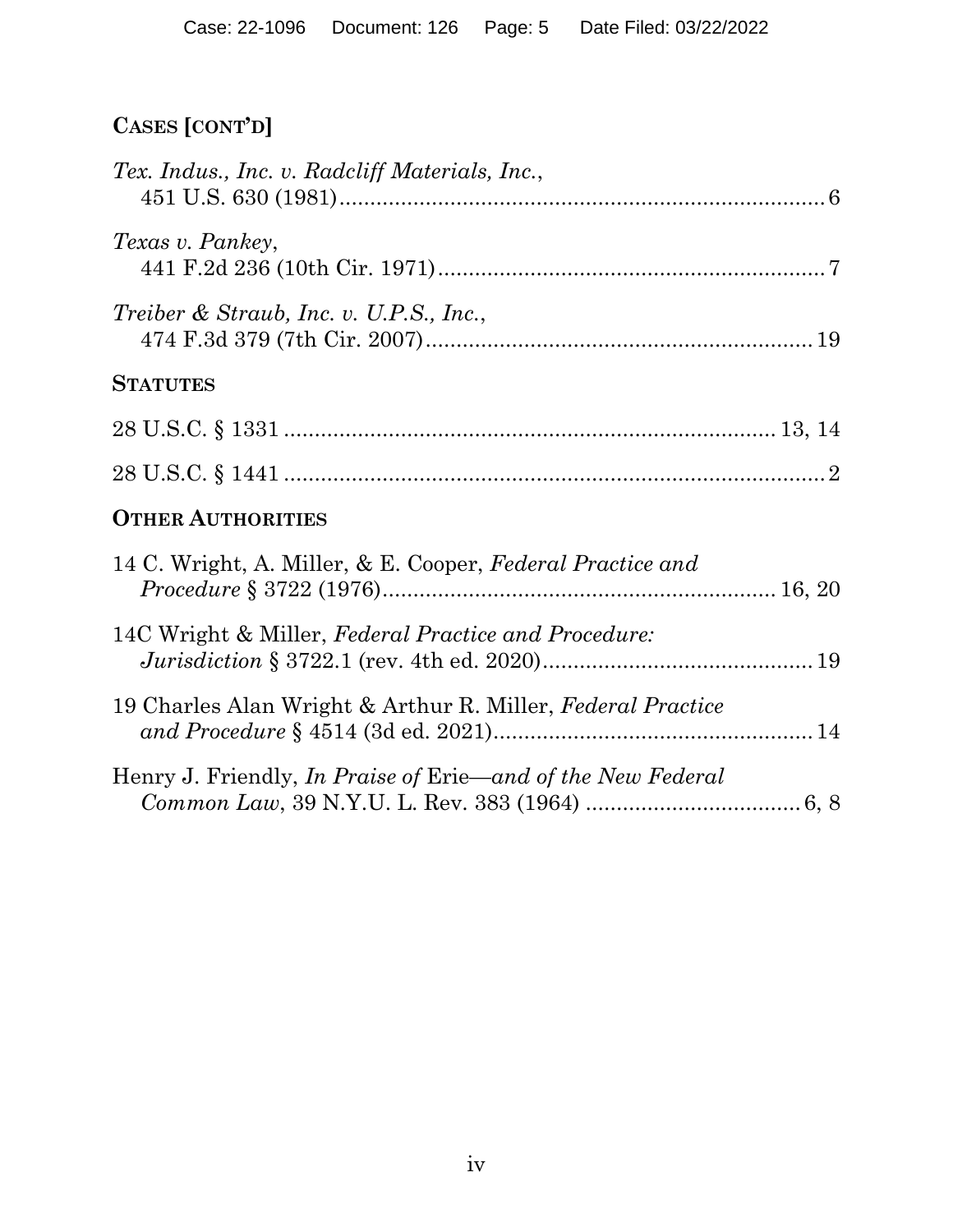#### **INTEREST OF** *AMICI* **STATES**

The States of Indiana, Alabama, Alaska, Arkansas, Georgia, Kansas, Kentucky, Mississippi, Missouri, Montana, Nebraska, Oklahoma, South Carolina, Texas, Utah, Virginia, and Wyoming respectfully submit this brief as *amici curiae* in support of the defendant energy producers. Federal law entitles defendants to remove this case to federal court and thereby prevent a state court from resolving a common-law claim expressly premised on *global* climate change. *Amici* States urge this Court to reverse the district court's remand order and thus ensure that one State's courts cannot dictate global climate change policy to the rest of the country.

#### **SUMMARY OF THE ARGUMENT**

Delaware seeks judicial resolution of one of the most complicated and contentious issues confronting policymakers today—global climate change. Delaware demands abatement of injuries caused by global climate change, which Delaware alleges adversely affects the climate in the State by accelerating sea level rises, increasing extreme weather events, adding to ocean acidification, and elevating average air temperature. Joint App'x Vol. III, Complaint 247–48, ¶¶ 1–2. Yet this case takes aim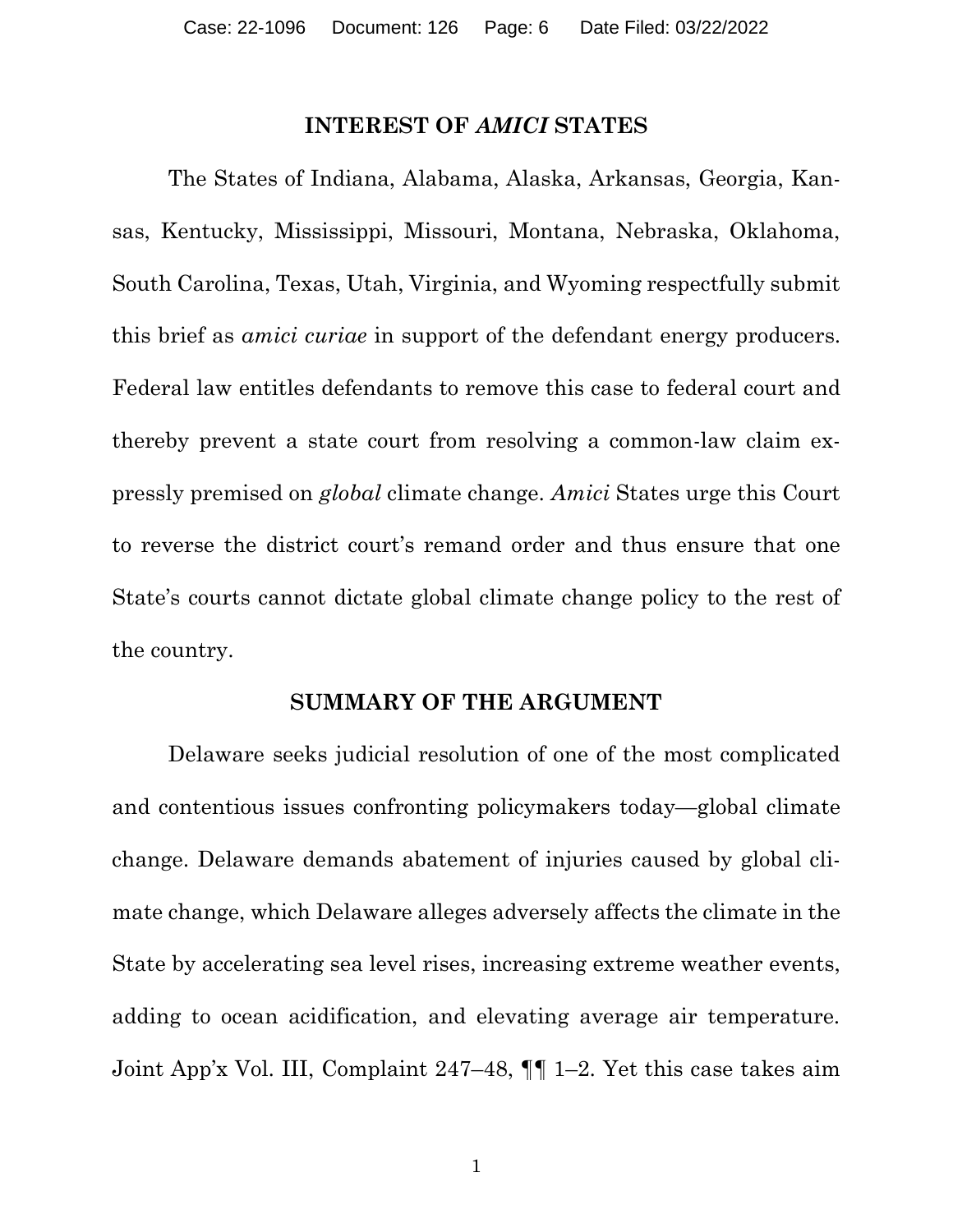at just a handful of companies who purportedly launched a decades-long disinformation campaign to mislead the public and consumers about climate change—in particular its likely impact and its nexus with fossil fuels. *See id.* at 251, ¶ 8; *id.* Vol. I, Memorandum Opinion 29–30 n.2.

Delaware's factual theory is that (1) Defendants' misrepresentation of their fossil fuel products (2) caused increased consumption of fossil fuels around the world, which (3) led to deleterious environmental effects in Delaware. *See id.* Vol. I, Mem. Op. 30 n.3. Its legal theories sound in 1) negligent failure to warn; 2) trespass; 3) violations of the Delaware Consumer Fraud Act; and 4) public nuisance. *Id.* at 29. Crucially, *federal* law squarely vests defendants with a right to have Delaware's expansive public-nuisance claim heard by a *federal* court.

<span id="page-6-1"></span><span id="page-6-0"></span>For more than 230 years, federal law has, in certain circumstances, "grant[ed] defendants a right to a federal forum." *Martin v. Franklin Capital Corp.*, 546 U.S. 132, 137 (2005). Today, the general removal statute, 28 U.S.C. § 1441, entitles a defendant to remove a case filed in state court if the state-court "action could have been brought originally in federal court"—such as when the case "raises claims arising under federal law"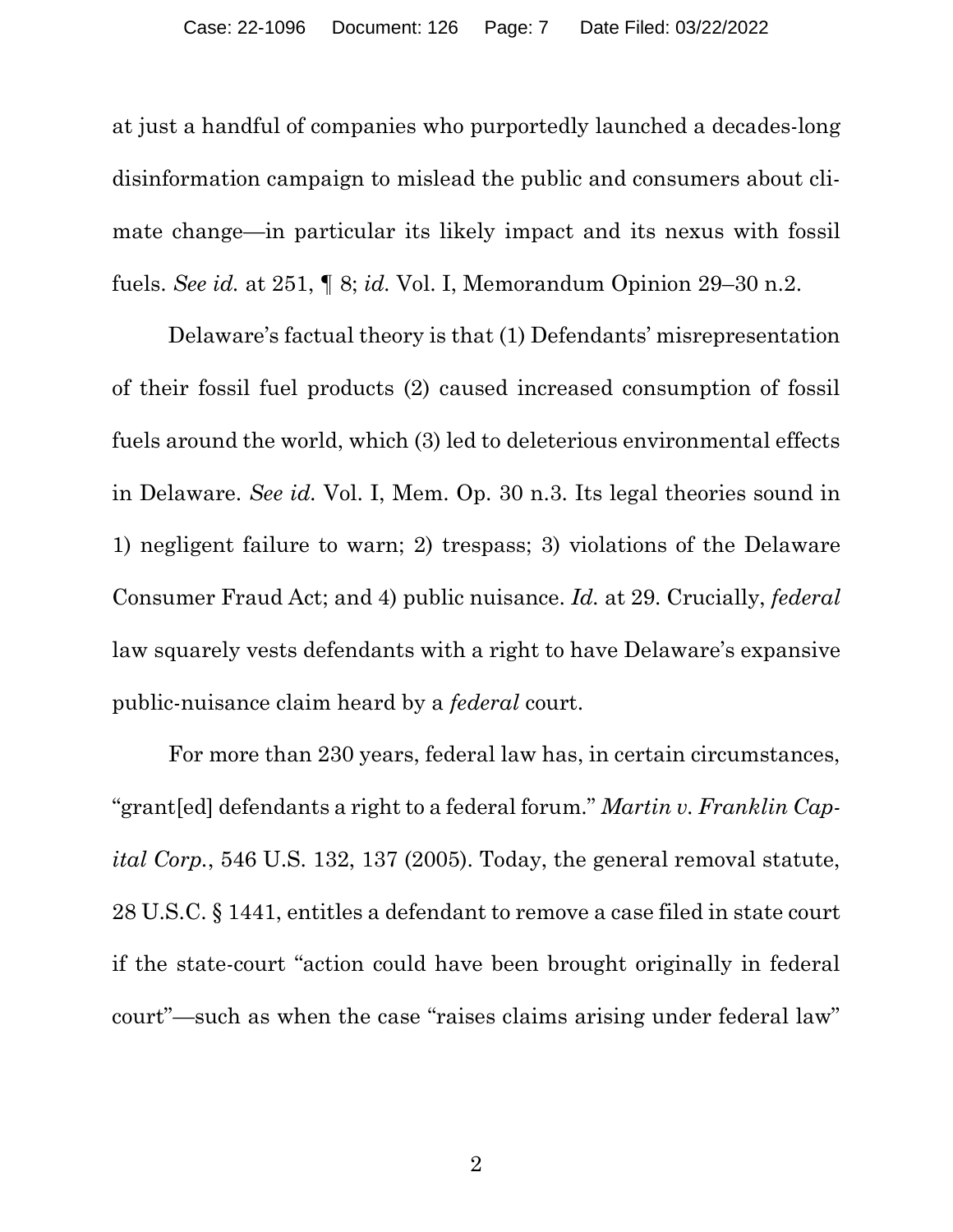<span id="page-7-0"></span>under the federal-question statute. *Home Depot U.S.A., Inc. v. Jackson*, 139 S. Ct. 1743, 1748 (2019).

<span id="page-7-1"></span>Here the defendant energy producers were entitled to remove the case because Delaware's common-law public-nuisance claim necessarily arises under federal law. The Supreme Court has long held that federal common law must govern common-law claims concerning interstate pollution, *see Illinois v. City of Milwaukee*, 406 U.S. 91, 103 (1972), and Delaware's Complaint makes unequivocally clear that, at its core, this action pertains not merely to *interstate* air pollution but to *international* air pollution and the corresponding "catastrophic" "climate change impacts." Joint App'x Vol. III, Compl. 247, ¶ 1.

Although Delaware argues that this lawsuit does *not* "seek to limit the extraction of fossil fuels or otherwise regulate greenhouse gas emissions," *id.* Vol. VI, Opening Brief in Support of Motion to Remand to State Court 1088, its prayer for relief with respect to the public-nuisance claim plainly "seeks an order that . . . *enjoins* Fossil Fuel Defendants from creating future common-law nuisance." *Id.* Vol. III, Compl. 454, ¶ 263 (emphasis added). Thus, Delaware effectively asks courts to fashion rules of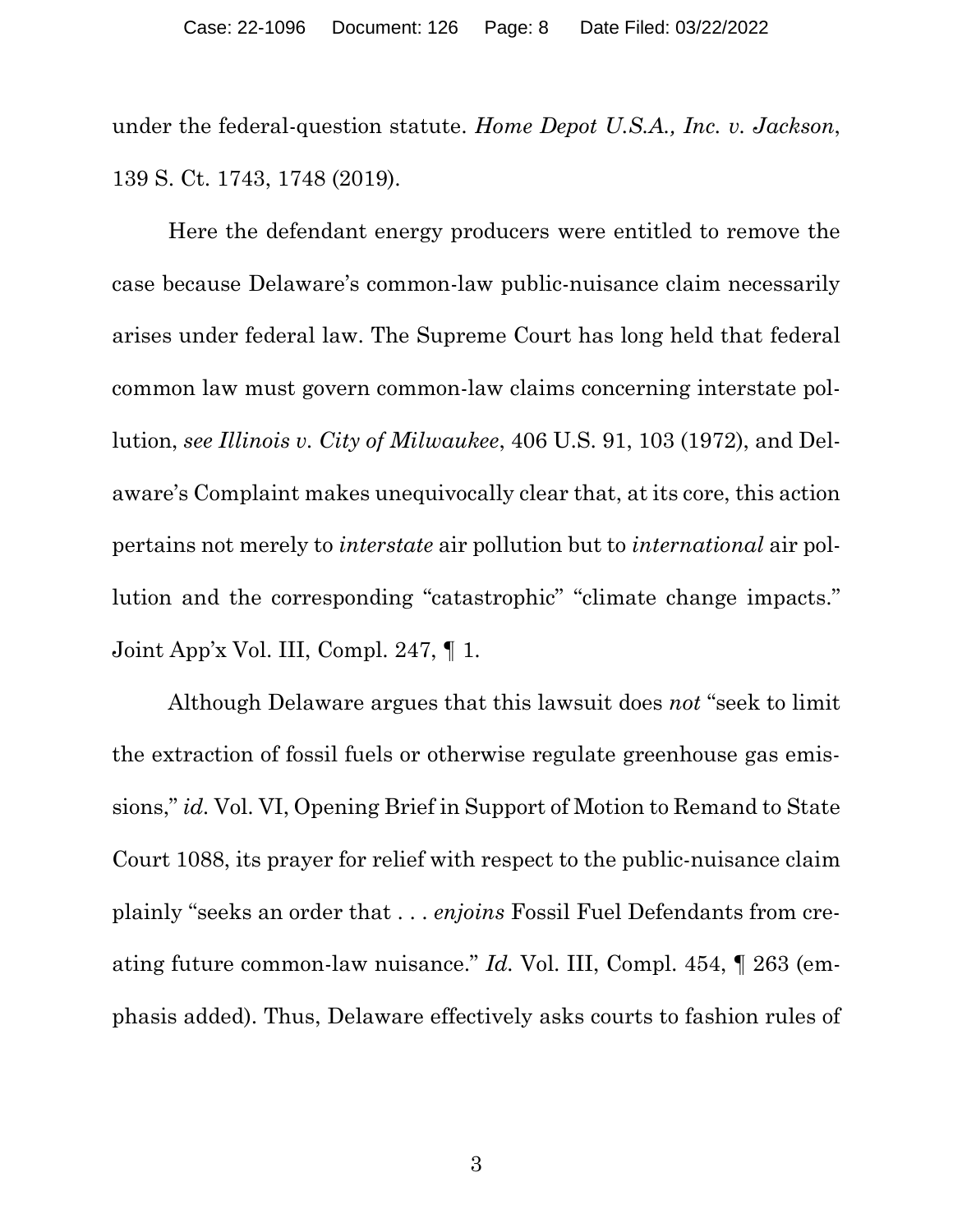decision assigning liability for global climate change—an incredibly complex, value-laden question that affects every State and every citizen in the country. Accordingly, the claim *necessarily* arises under federal common law, and the State cannot evade federal-court jurisdiction by merely affixing a state-law label to what is in *substance* a federal-law claim.

The district court's contrary conclusion not only contravenes binding precedent, but also threatens to give Delaware state courts freewheeling power to set climate-change policy for the entire country. Such a result excludes other States from the climate-change policymaking process and threatens to undermine the cooperative federalism model our country has long used to address environmental problems. This Court should reverse the decision below.

#### **ARGUMENT**

## **I. Federal Law Must Govern Any Common-Law Claims to Abate Global Climate Change**

<span id="page-8-0"></span>1. In *Erie Railroad Co. v. Tompkins*, the Supreme Court recognized that federal courts have no power to supplant state common law with "federal *general* common law," 304 U.S. 64, 78 (1938) (emphasis added). The Court soon made it clear, however, that this principle does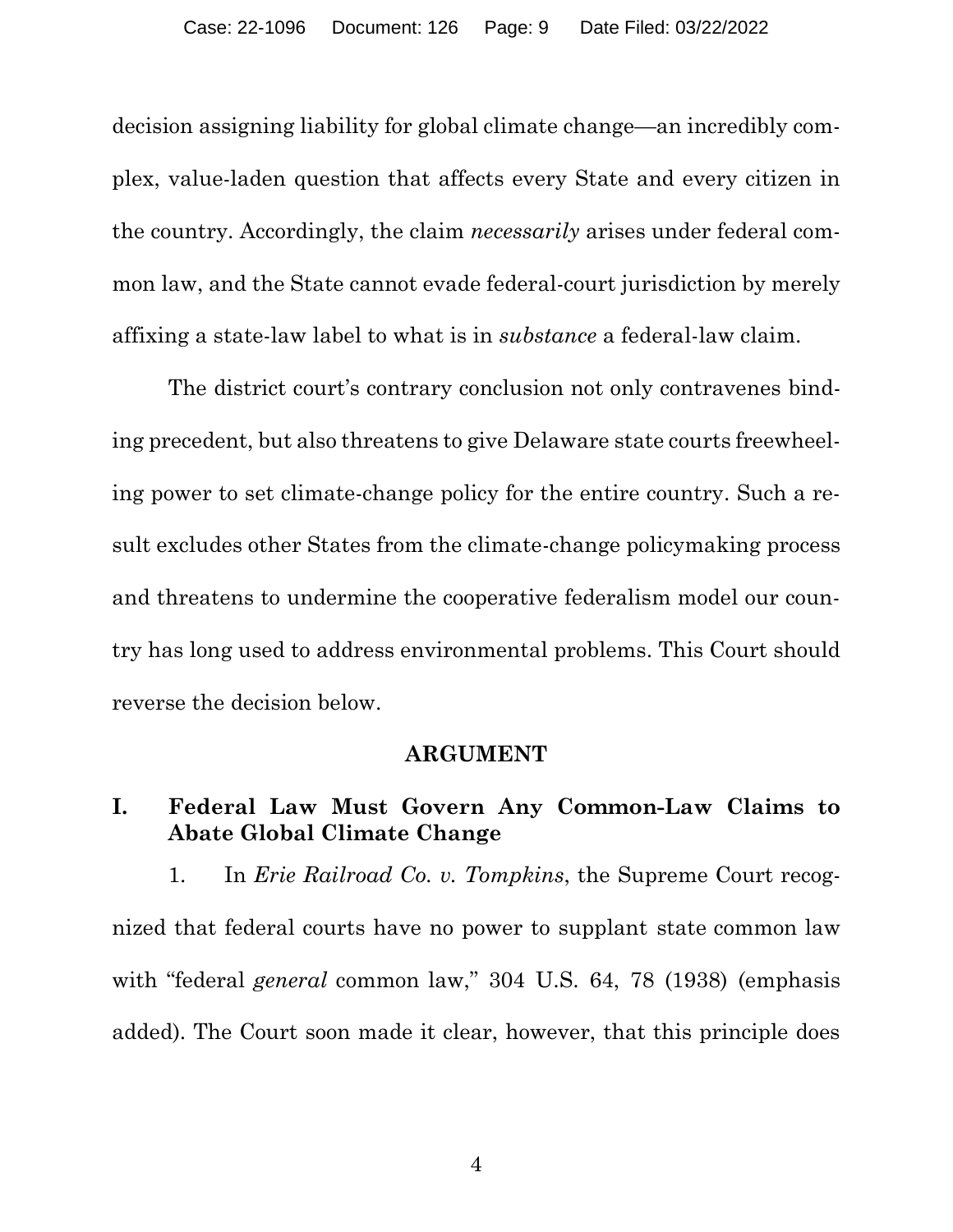not prevent *specialized* federal common law from exclusively governing areas that implicate unique federal interests. "[I]n an opinion handed down the same day as *Erie* and by the same author, Mr. Justice Brandeis, the Court declared, 'For whether the water of an interstate stream must be apportioned between the two States is a question of "federal common law" . . . .'" *Banco Nacional de Cuba v. Sabbatino*, 376 U.S. 398, 426 (1964) (quoting *Hinderlider v. La Plata River Co.*, 304 U.S. 92, 110 (1938)).

<span id="page-9-3"></span><span id="page-9-2"></span><span id="page-9-1"></span><span id="page-9-0"></span>Indeed, less than five years after *Erie*, the Court issued its seminal decision in *Clearfield Trust Co. v. United States*, holding that federal common law governs the "rights and duties of the United States on commercial paper which it issues." 318 U.S. 363, 366 (1943). And in the nearly eighty years since *Clearfield*, the Court has held that federal common law necessarily and exclusively governs disputes in numerous other areas as well. *See, e.g.*, *Banco Nacional de Cuba,* 376 U.S. at 425– 27 (holding, in light of "the potential dangers were Erie extended to legal problems affecting international relations," that "the scope of the act of state doctrine must be determined according to federal law"); *Boyle v. United Techs. Corp.*, 487 U.S. 500, 507 (1988) (holding that the unique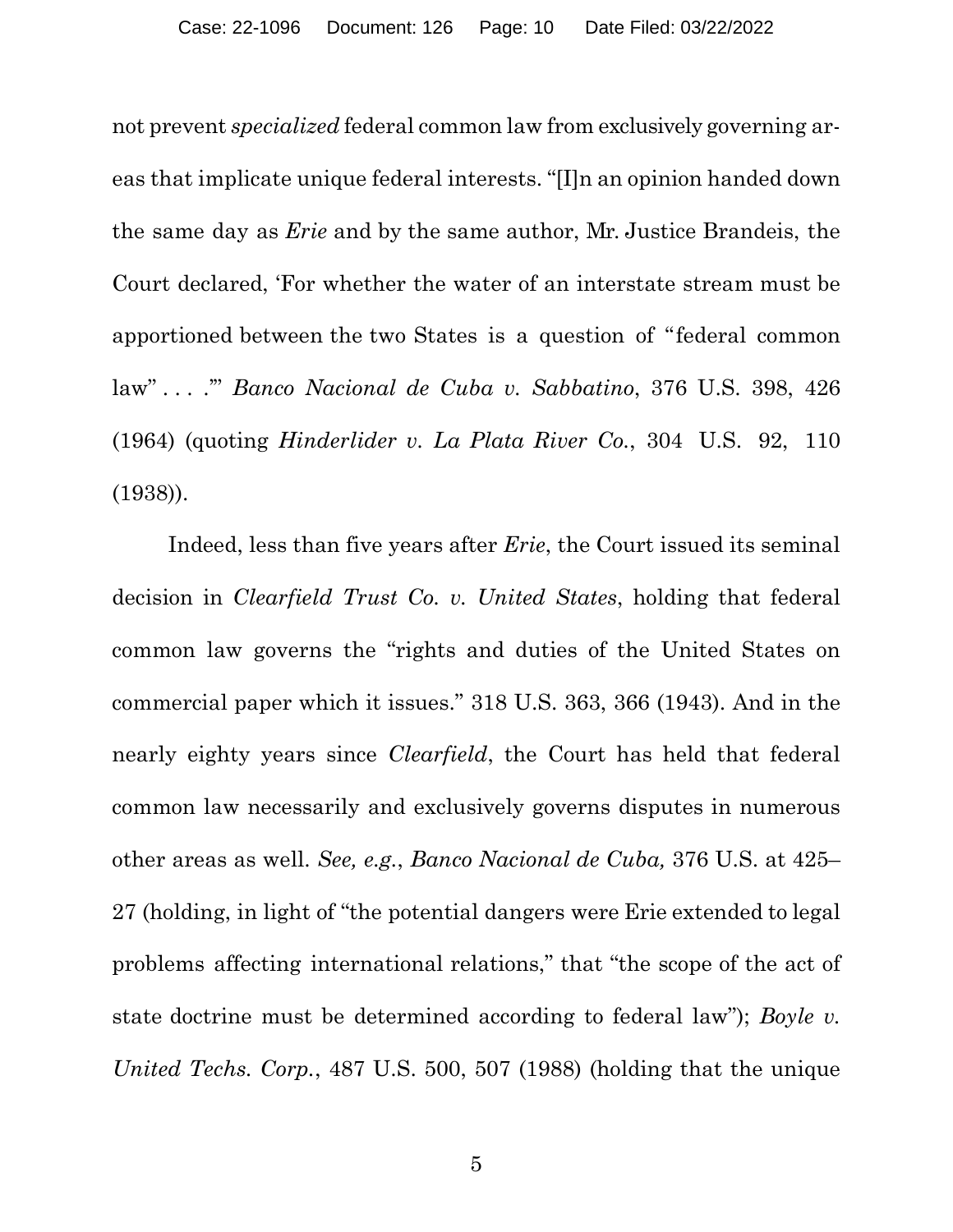federal concerns pertaining to military procurement and the potential for significant conflicts with federal policy mean that federal common law, not state common law, must govern design-defect claims brought against manufacturers of military equipment).

<span id="page-10-2"></span><span id="page-10-0"></span>Accordingly, the "clarion yet careful pronouncement of *Erie*, 'There is no federal general common law,' opened the way to what, for want of a better term, we may call specialized federal common law." Henry J. Friendly, *In Praise of* Erie*—and of the New Federal Common Law*, 39 N.Y.U. L. Rev. 383, 405 (1964) (quoting *Erie*, 304 U.S. at 78). And it is now firmly established that this specialized federal common law applies to the "few areas, involving 'uniquely federal interests,'" that "are so committed by the Constitution and laws of the United States to federal control" that they must be "governed exclusively by federal law." *Boyle*, 487 U.S. at 504 (quoting *Tex. Indus., Inc. v. Radcliff Materials, Inc.*, 451 U.S. 630, 640 (1981)).

<span id="page-10-1"></span>2. Of particular relevance here, for nearly half a century the Supreme Court has held that one area of "uniquely federal interest" to which federal common law must apply is *interstate pollution*: "When we deal with air and water in their ambient or interstate aspects, there is a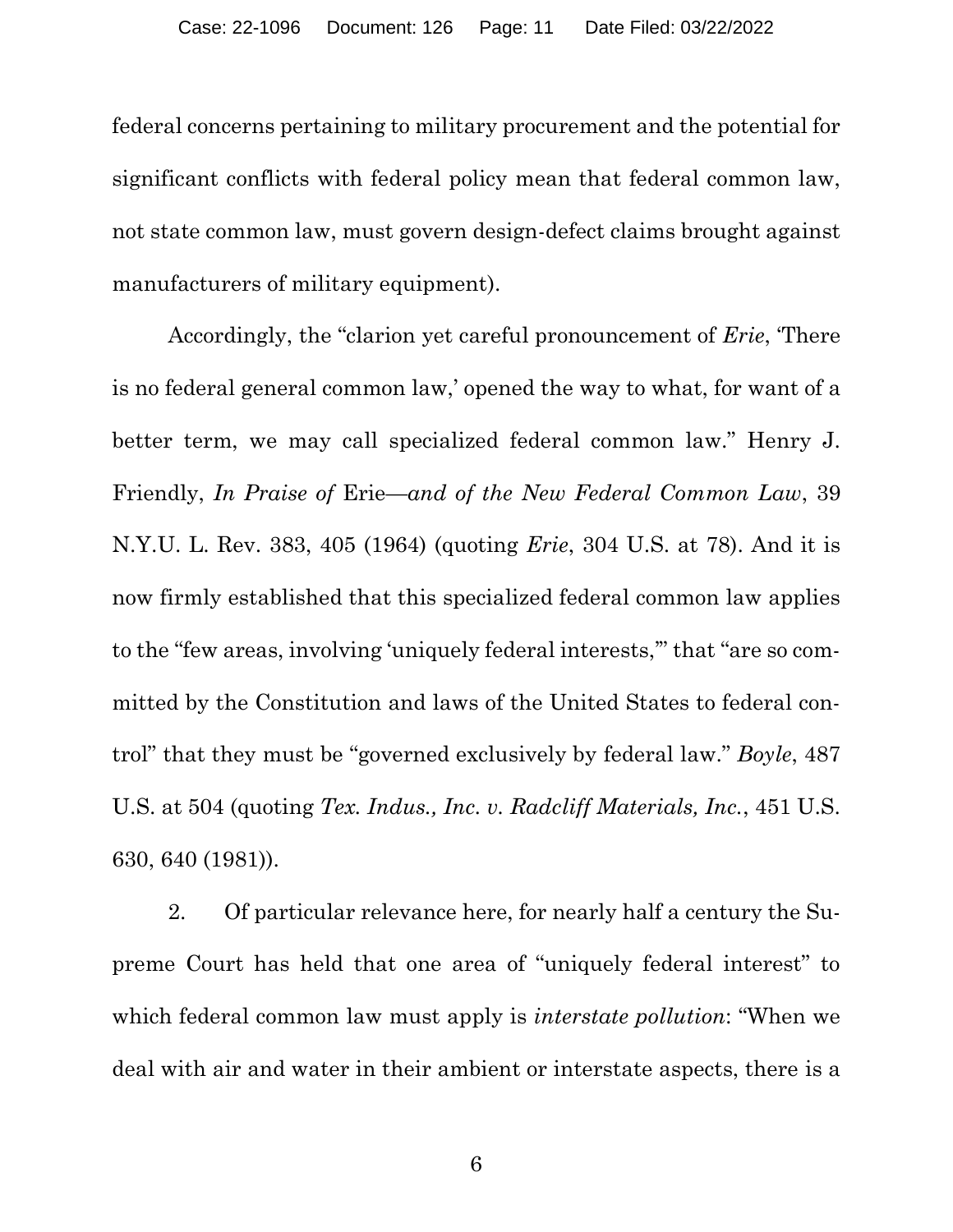federal common law." *Illinois v. City of Milwaukee*, 406 U.S. 91, 103 (1972). In *Illinois*, the Court considered "whether pollution of interstate or navigable waters creates actions arising under the 'laws' of the United States within the meaning of § 1331(a) [the federal-question statute]." *Id.* at 99. And, crucially, the Court held "that it does." *Id.*

The Court explained that an earlier Tenth Circuit decision had "stated the controlling principle": "'the ecological rights of a State in the improper impairment of them from sources outside the State's own territory . . . [is] a matter having basis and standard in federal common law and so directly constituting a question arising under the laws of the United States.'" *Id.* at 99–100 (quoting *Texas v. Pankey*, 441 F.2d 236, 240 (10th Cir. 1971)).

<span id="page-11-0"></span>The Court further analogized interstate-pollution disputes to those "concerning interstate waters," which *Hinderlider* more than three decades prior had "'recognized as presenting federal questions.'" *Id.* at 105 (quoting *Hinderlider*, 304 U.S. at 110). The result: A common-law claim that arises from a dispute over interstate pollution implicates "an overriding federal interest in the need for a uniform rule of decision" and "touches basic interests of federalism," thereby conferring jurisdiction on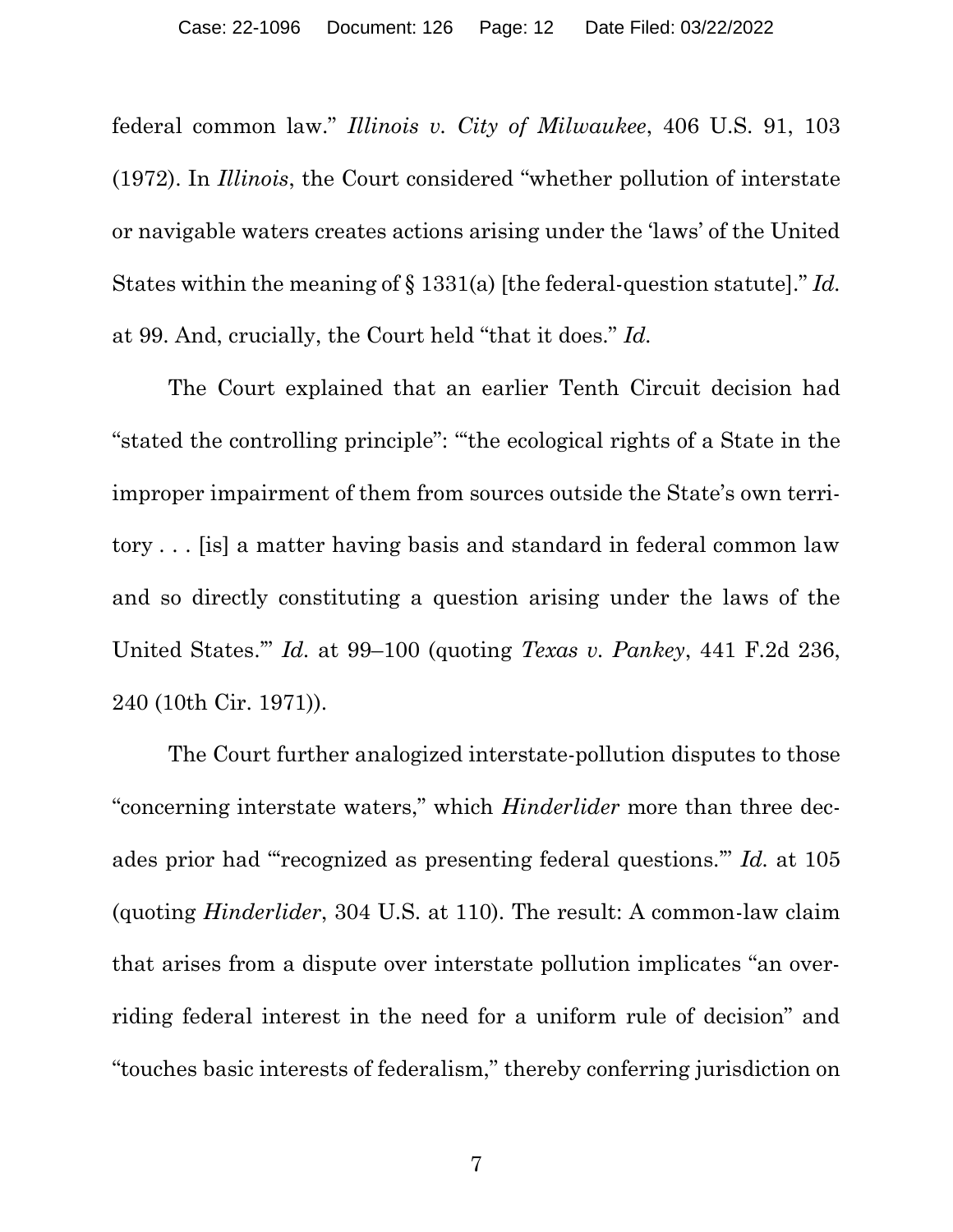<span id="page-12-1"></span>federal courts to "fashion[] federal common law." *Id.* at 105 n.6 (citing *Banco Nacional de Cuba*, 376 U.S. at 421–27).

<span id="page-12-0"></span>More recently, in *American Electric Power Co., Inc. v. Connecticut*, the Supreme Court again reiterated "'[w]hen we deal with air and water in their ambient or interstate aspects, there is a federal common law.'" 564 U.S. 410, 421 (2011) (quoting *Illinois*, 406 U.S. at 103). There the Court explained that specialized federal common law governs "'subjects within national legislative power where Congress has so directed' or where the basic scheme of the Constitution so demands." *Id.* (quoting Friendly, *supra*, at 408 n.119, 421–22). Because the "national legislative power'" includes the power to adopt "[e]nvironmental protection" laws addressing interstate pollution, federal courts can, "if necessary, even 'fashion federal law'" in this area. *Id.* (quoting Friendly, *supra*, at 421–22).

In sum, the Supreme Court has repeatedly held that federal common law governs disputes involving air in its "'ambient or interstate aspects.'" *Id.* at 421 (quoting *Illinois*, 406 U.S. at 103). Federal common law therefore must apply to Delaware's public-nuisance claim in this case.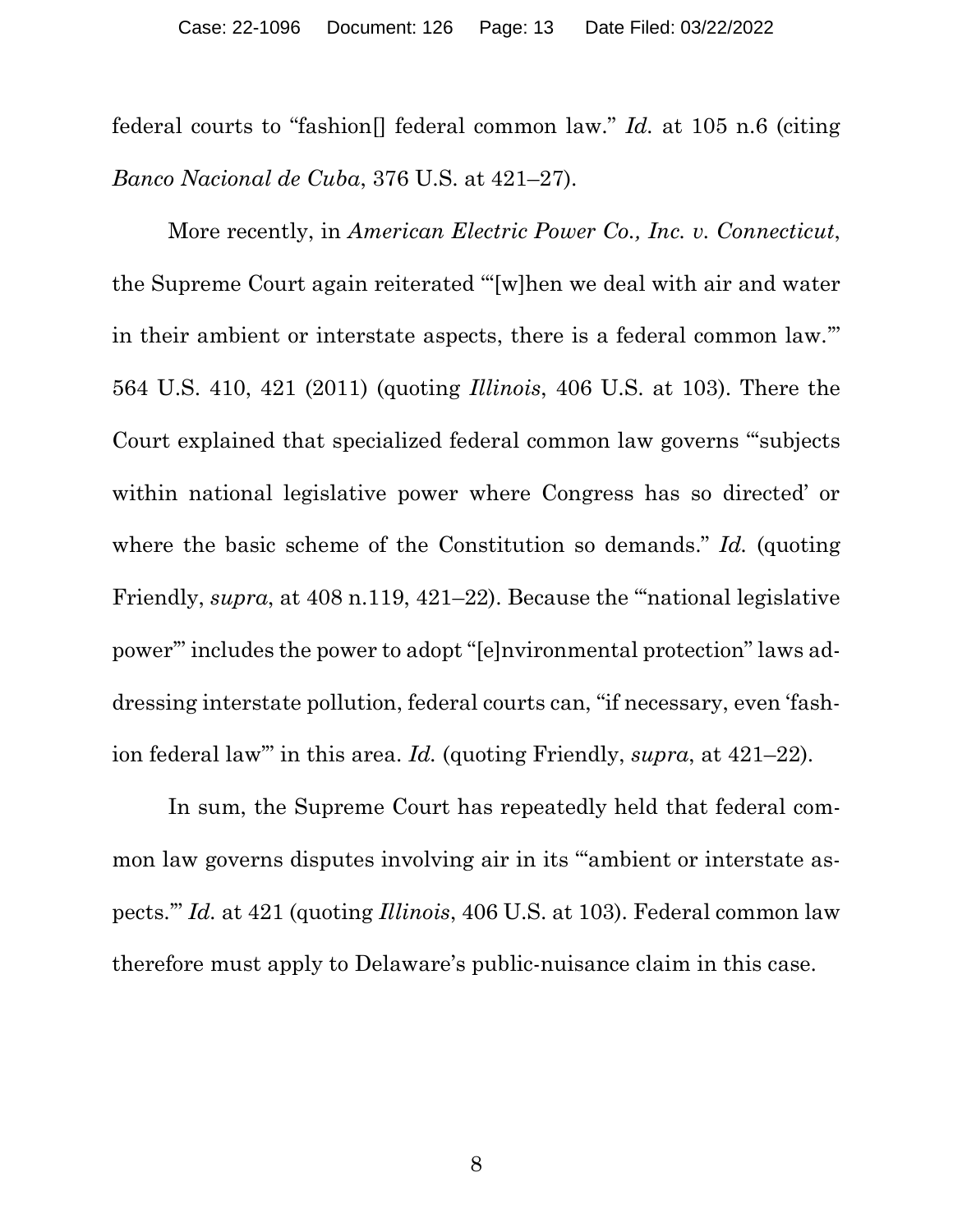Delaware's public-nuisance claim seeks redress for injuries allegedly caused by Defendants' actions "[a]ffirmatively and knowingly promoting the sale and use of fossil fuel products" that were known to "cause or exacerbate global warming and related consequences," which included, but was not limited to, "sea level rise, drought, extreme precipitation events, and extreme heat events." Joint App'x Vol. III, Compl. 205, ¶ 257(b). Delaware requests an order enjoining Defendants from "creating future common-law nuisance." *Id.* at 208, ¶ 263. Although it insisted during oral argument in the district court that it was "in no way *directly* asking a court to limit, modify, alter, cease, [or] in any way hinder the actual exploration, production, sale, [and] consumption of fossil fuels," and insisted that "any injunctive relief" would instead "focus on the veracity of marketing and other public communications," Joint App'x Vol. I, Mem. Op. 31, n.4 (emphasis added), Delaware nonetheless seeks to abate the effects of global climate change via public-nuisance doctrine, which, owing to the subject matter, must be a federal claim.

In its complaint, Delaware alleges that the defendant energy producers "created" or "contributed to . . . the public nuisance" by (1) "[c]ontrolling every step of the fossil fuel product supply chain, including the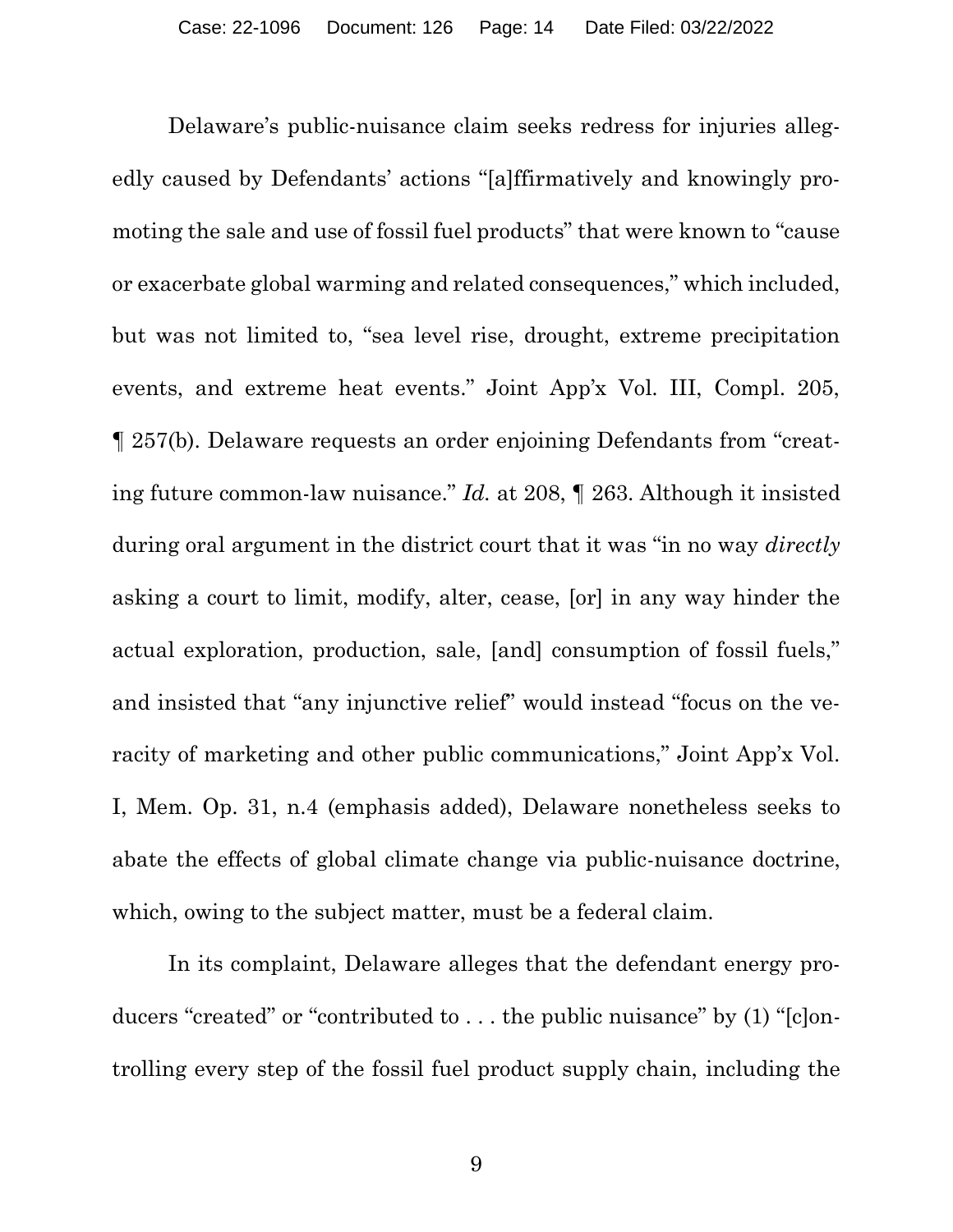extraction of raw fossil fuel products, . . . refining and marketing . . ., and [placing] those fossil fuel products into the stream of commerce"; (2) "promoting the sale and use of fossil fuel products"; (3) "concealing the hazards that . . . would result from the normal use of their fossil fuel products by misrepresenting and casting doubt on the integrity of scientific information related to climate change"; (4) "[d]isseminating and funding the dissemination of information intended to mislead customers, consumers, and regulators regarding known and foreseeable risk of climate change and its consequences"; and (5) "campaigning against the regulation of their fossil fuel products . . . and failing to warn the public about the hazards associated with the use of fossil fuel products." *Id.* Vol. III, Compl. 451–52, ¶ 257.

The "public nuisance" from which Delaware seeks relief, however, is global climate change and its related consequences. *See id.* at 450–454, ¶¶ 255–261. Indeed, the first sentence of the complaint reveals that the conduct Delaware is concerned about is "unrestricted production and use of fossil fuel products creat[ing] greenhouse gas pollution that warms the planet and changes our climate." *Id.* at 247, ¶ 1. And its requested remedy—"an order that provides for abatement of the public nuisance Fossil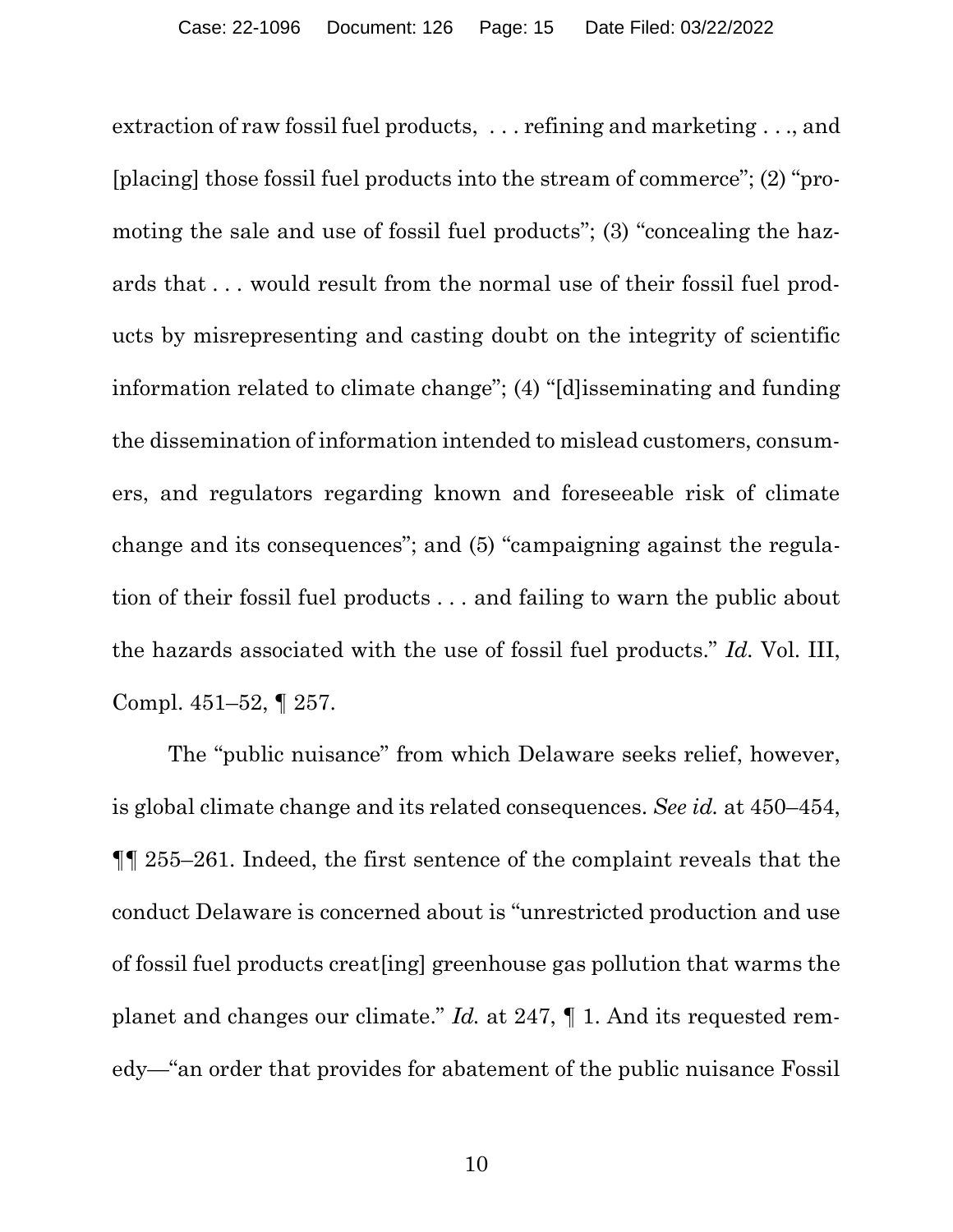Fuel Defendants have created [and] enjoins Fossil Fuel Defendants from creating future common-law nuisances," *id.* at 454, ¶ 263—targets that same conduct Delaware associates with global climate change. So despite its efforts to plead a "disinformation" theory of causation, Delaware is still making the fundamental claim that defendants have caused a public nuisance—global climate change—through unreasonable activity. That is, at bottom, a claim about interstate pollution attributable to fossil fuels, which inherently sounds in federal common law, not state common law.

Moreover, because the State itself claims its injuries have been produced by a long, indeterminate chain of conduct—including conduct of third parties—that occurred all over the globe, the Court's reasons for employing federal common law in *Illinois* apply with even greater force here. Under *Illinois* and *American Electric Power*, if the complex and controversial policy questions underlying claims to abate global climate change are going to be resolved by common-law adjudication at all, those defending against such claims are entitled to have federal courts resolve these claims by applying federal common law.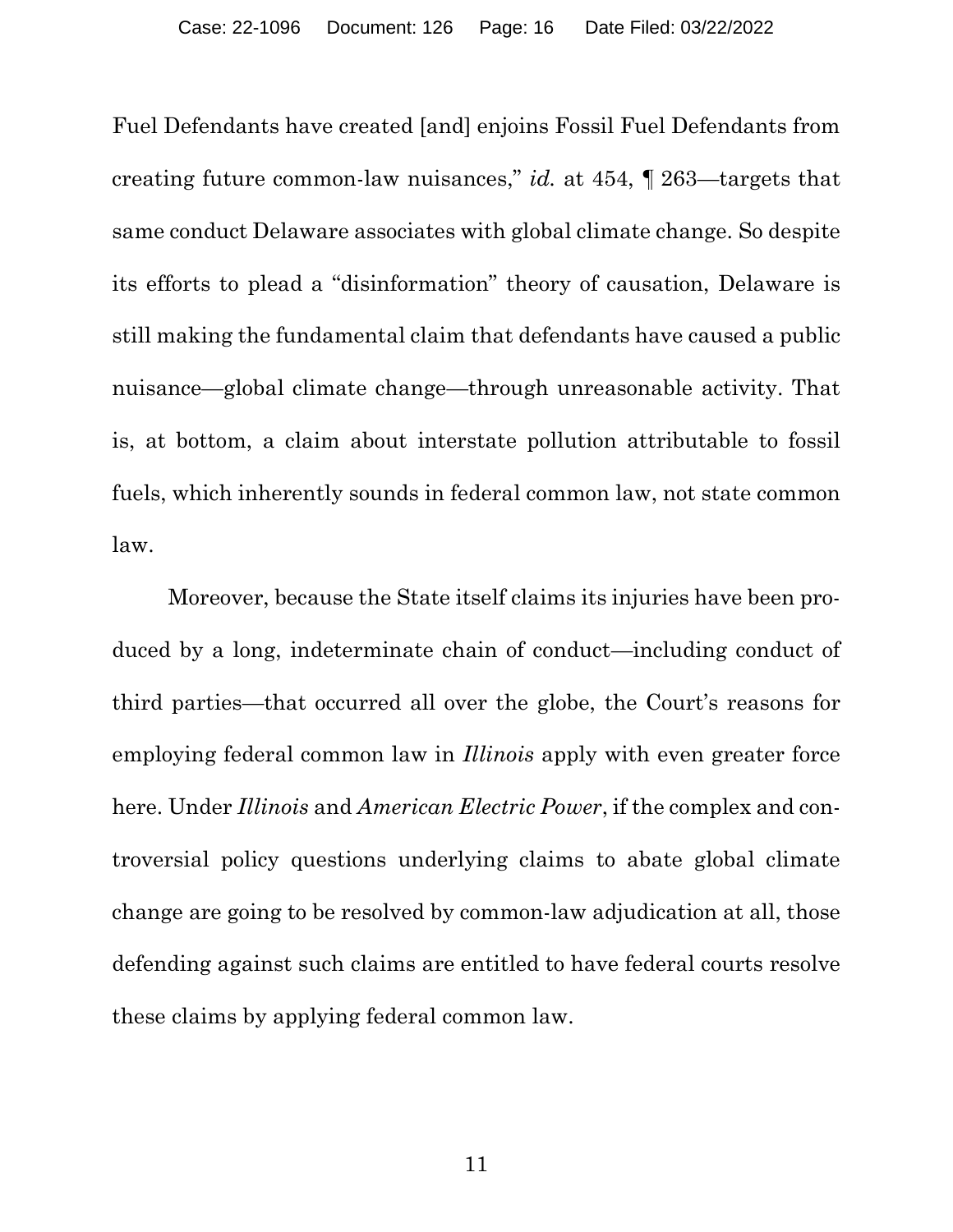3. This case highlights precisely why the Supreme Court has held that in such areas of unique federal interest common-law rules must be articulated by federal courts. State courts have no business deciding how global climate change should be addressed and who—among the countless actors around the world whose conduct contributes to it—bears legal responsibility for creating it.

In addition to the obvious potential for gross unfairness, such statecourt-created common-law rules would inevitably intrude upon the federal government's constitutional authority over foreign policy and "present a 'significant conflict' with federal policy" in this area. *Boyle*, 487 U.S. at 512. Among many other problems, state-common-law rules would undermine the regulatory authority States themselves have under carefully calibrated cooperative-federalism programs—programs that are administered by politically accountable officials at the federal, state, and local levels.

<span id="page-16-2"></span><span id="page-16-1"></span><span id="page-16-0"></span>Delaware is not alone in seeking judicial answers in state courts to the question of climate change. *See, e.g.*, *City of Hoboken v. Exxon Mobil Corp.*, No. 21-2728 (3d. Cir.); *B.P. P.L.C. v. Mayor & City Council of Baltimore*, 141 S. Ct. 1532 (2021); *County of San Mateo v. Chevron Corp.*,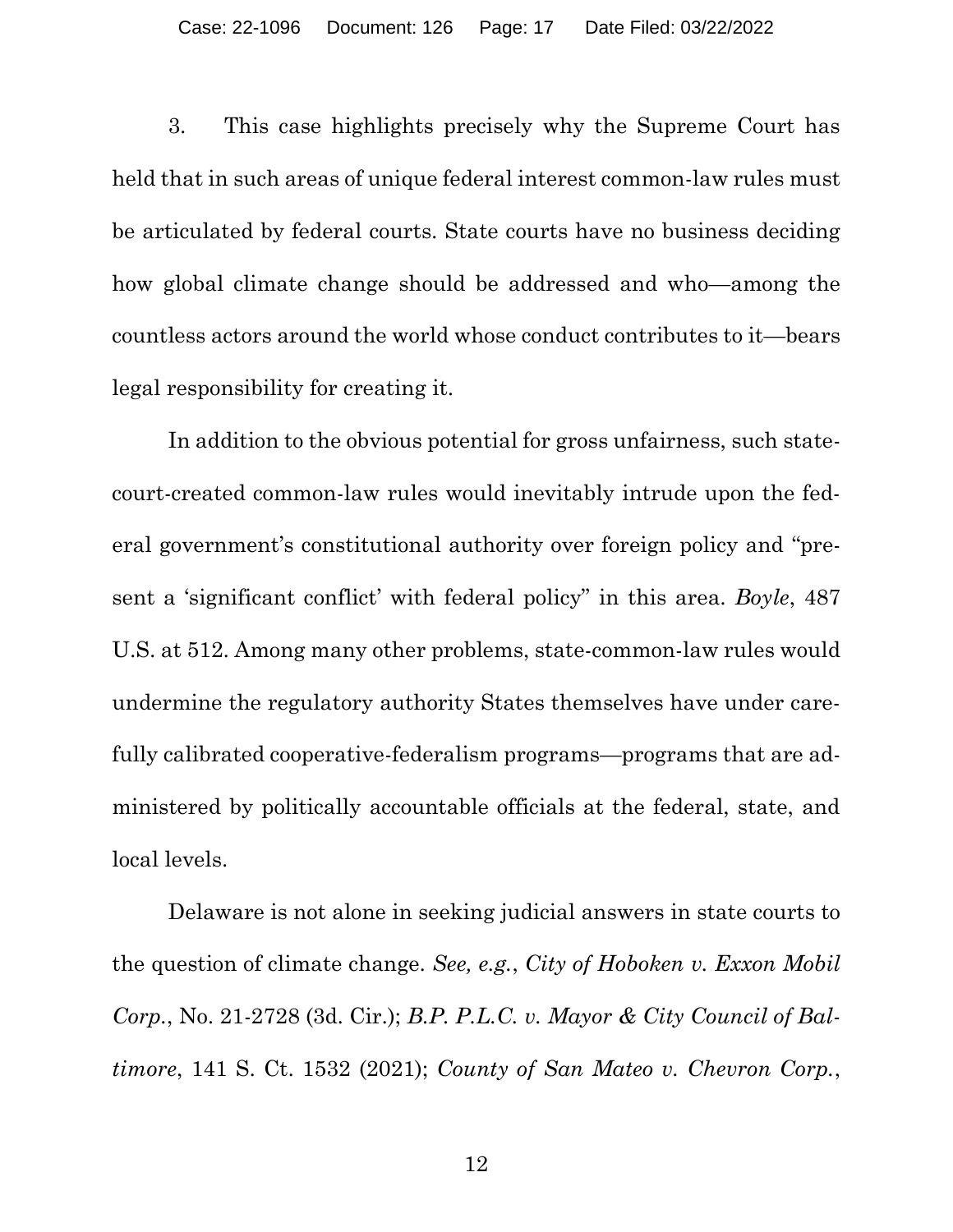960 F.3d 586 (9th Cir. 2020), *cert. granted, vacated, and remanded*, 141 S. Ct. 2666 (2021). Should the claims in these cases be left to state courts, at least some state courts are likely to be receptive. The inevitable result will be a patchwork of conflicting rules purporting to create liability for the same extraterritorial conduct.

Any worldwide allocation of responsibility for remediation of climate change requires national or international action, not ad hoc intervention by individual state courts acting at the behest of a handful of state and local governments. It is for this exact reason that the Supreme Court long ago held that if plaintiffs are going to ask courts to give common-law answers to questions of interstate pollution, defendants have a right to ensure that any such courts are federal courts applying federal common law. *See Illinois*, 406 U.S. at 103.

### **II. Because the State's Public-Nuisance Claim Is Governed by Federal Common Law, It Necessarily Arises under Federal Law, and Removal Is Therefore Proper**

<span id="page-17-1"></span><span id="page-17-0"></span>"It is well settled" that the federal-question statute, 28 U.S.C. § 1331, confers jurisdiction over "'claims founded upon federal common law as well as those of a statutory origin.'" *Nat'l Farmers Union Ins. Cos. v. Crow Tribe of Indians*, 471 U.S. 845, 850 (1985) (quoting *Illinois v. City*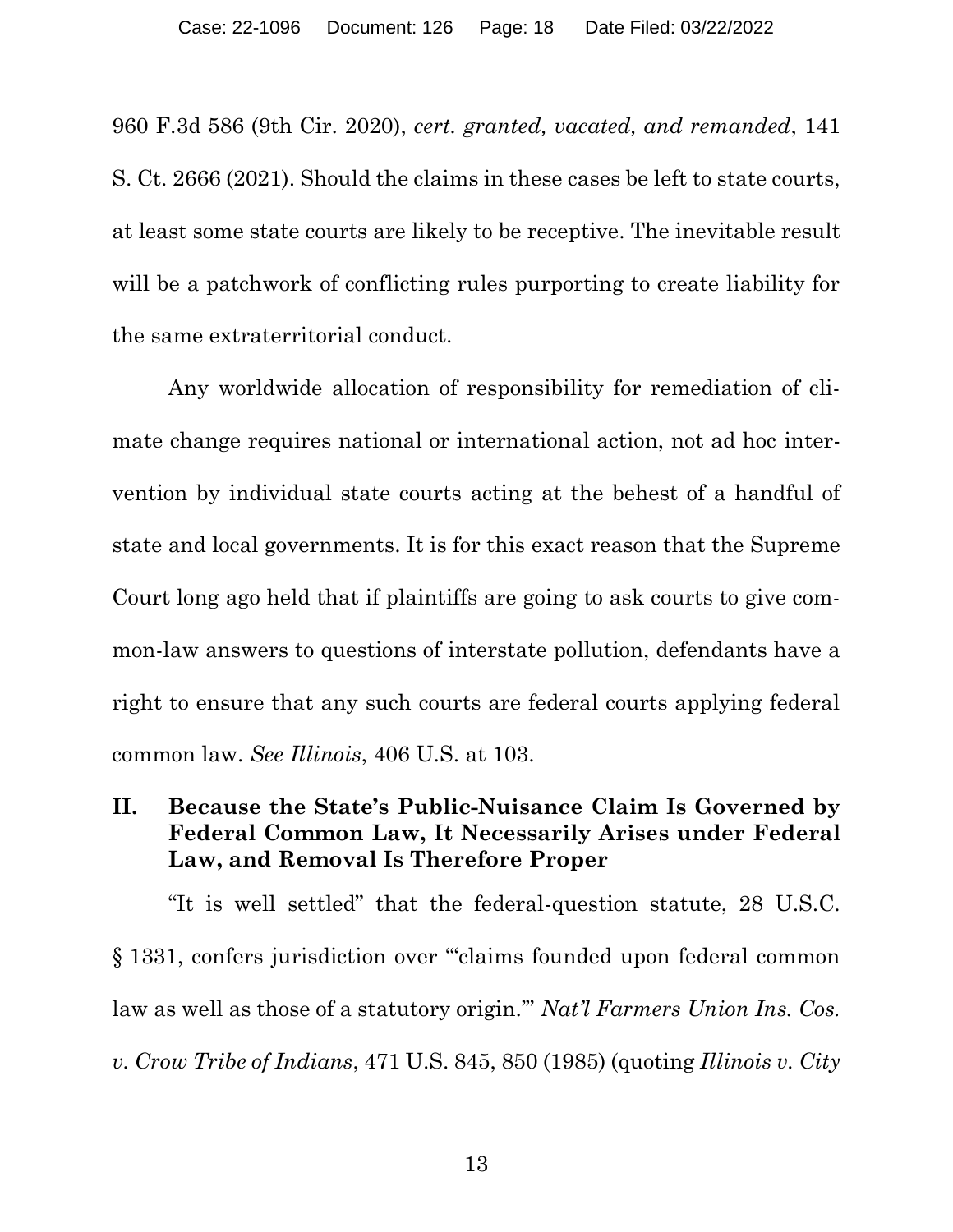<span id="page-18-0"></span>*of Milwaukee*, 406 U.S. 91, 100 (1972)). Accordingly, because Delaware's public-nuisance claim necessarily arises under federal common law, this action "could have been brought originally in federal court" under Section 1331. *Home Depot U.S.A., Inc. v. Jackson*, 139 S. Ct. 1743, 1748 (2019). And this in turn means "the general removal statute<sup>[]</sup> permits" the defendant energy producers "to remove that action to federal court." *Id.* at 1746.

<span id="page-18-3"></span><span id="page-18-2"></span><span id="page-18-1"></span>1. The federal-question statute gives federal district courts "original jurisdiction" over "all civil actions arising under the Constitution, laws, or treaties of the United States." 28 U.S.C. § 1331. And it is by now well-established that a "case 'arising under' federal common law presents a federal question and as such is within the original subject matter jurisdiction of the federal courts." 19 Charles Alan Wright & Arthur R. Miller, *Federal Practice and Procedure* § 4514 (3d ed. 2021); *see also, e.g., Nat'l Farmers Union*, 471 U.S. at 850. The Supreme Court has repeatedly applied this rule, including in *Illinois v. City of Milwaukee*. There it held that common-law claims that, as here, seek abatement of interstate pollution must be governed by federal common law and thus create "actions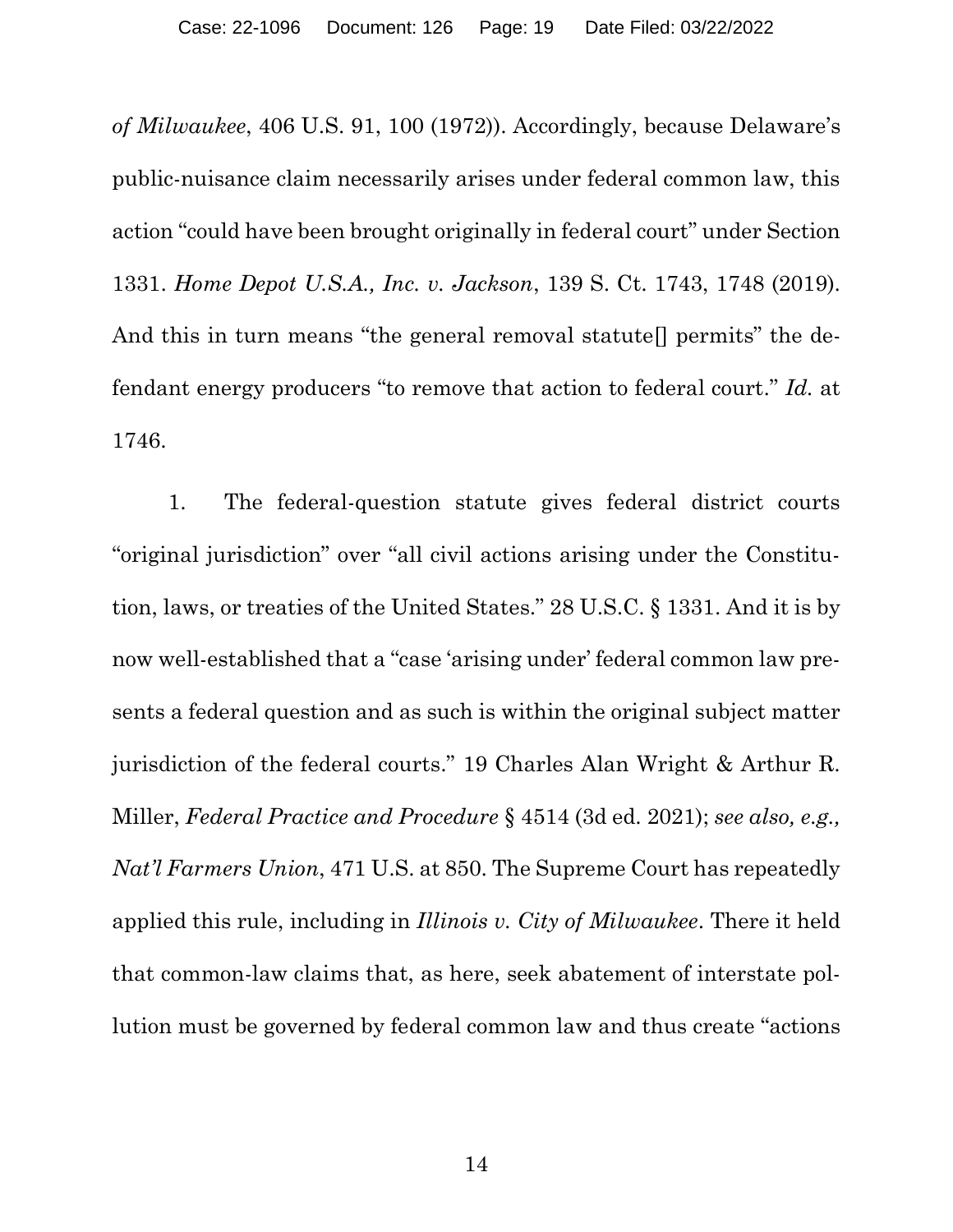arising under the 'laws' of the United States within the meaning of § 1331(a)." 406 U.S. at 99.

2. Under these principles, the district court had jurisdiction over this case. Delaware's public-nuisance claim—rather than merely being subject to a federal-law defense—*necessarily arises* under federal common law. And Delaware cannot creatively sidestep or indirectly avoid this result—and thereby deprive federal courts of jurisdiction—simply by stamping its public-nuisance claim with a state-law label.

<span id="page-19-0"></span>Of course, a plaintiff is generally "the master of the claim" and "may avoid federal jurisdiction by exclusive reliance on state law." *Caterpillar Inc. v. Williams*, 482 U.S. 386, 392 (1987). Yet, "[a]llied as an 'independent corollary' to the well-pleaded complaint rule is the further principle that 'a plaintiff may not defeat removal by omitting to plead necessary federal questions.'" *Rivet v. Regions Bank of La.*, 522 U.S. 470, 475 (1998) (quoting *Franchise Tax Bd. of Cal. v. Constr. Laborers Vacation Tr. for S. Cal.*, 463 U.S. 1, 22 (1983)).

<span id="page-19-2"></span><span id="page-19-1"></span>That is, a State cannot evade the reach of federal law or federal courts by declaring unilaterally that its claims arise under state law: "If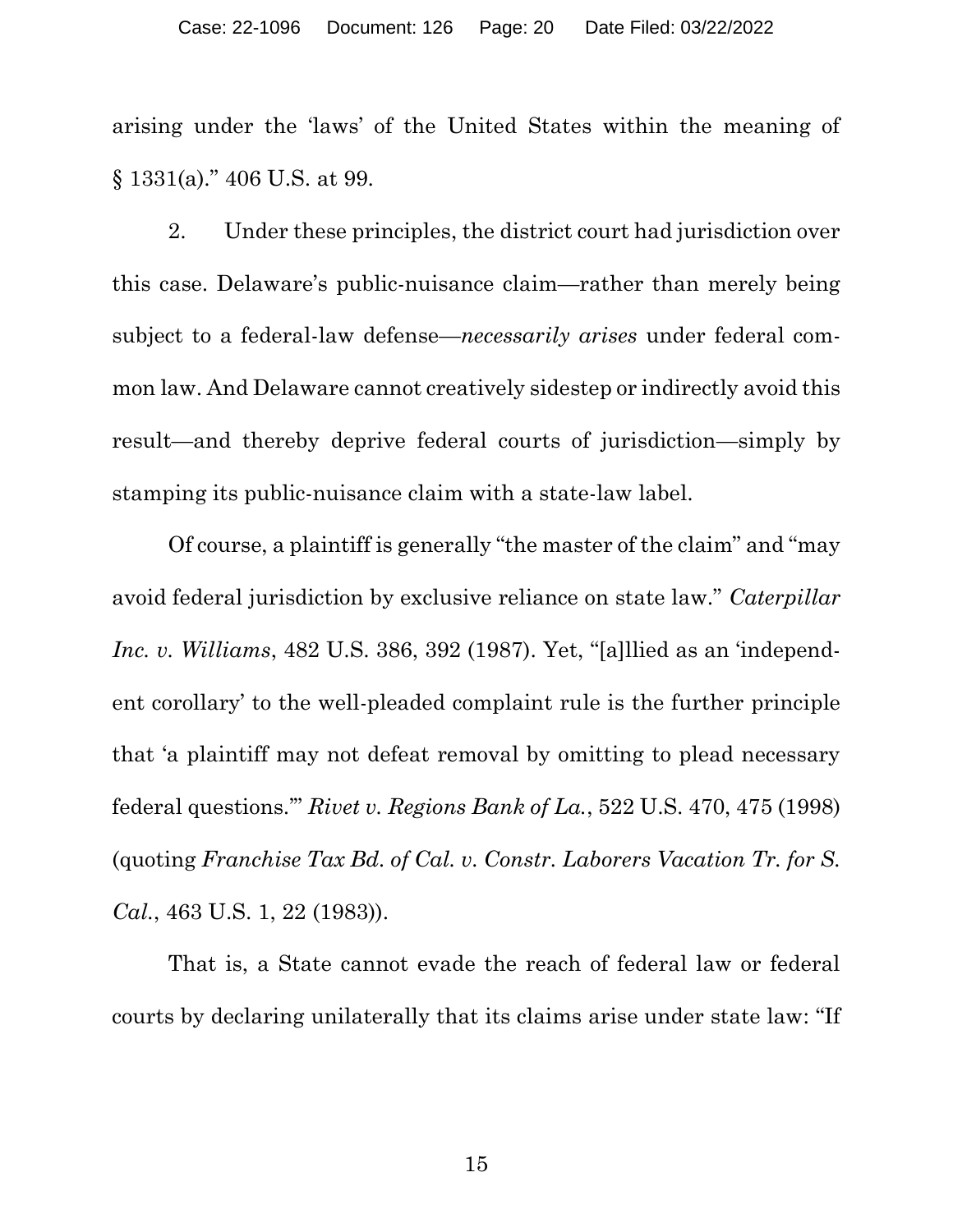a court concludes that a plaintiff has 'artfully pleaded' claims in this fashion, it may uphold removal even though no federal question appears on the face of the plaintiff's complaint." *Id.* In other words, "courts 'will not permit plaintiff to use artful pleading to close off defendant's right to a federal forum," and "occasionally the removal court will seek to determine whether the real nature of the claim is federal, regardless of plaintiff's characterization.'" *Federated Dep't Stores*, *Inc. v. Moitie*, 452 U.S 394, 397 n.2 (1981) (quoting 14 C. Wright, A. Miller, & E. Cooper, *Federal Practice and Procedure* § 3722 at 564–66 (1976)).

<span id="page-20-2"></span><span id="page-20-0"></span>This understanding of the well-pleaded complaint rule is the foundation of the Supreme Court's decision in *Avco Corp. v. Aero Lodge No. 735*, which held that an action to enforce a provision of a collective bargaining agreement was "controlled by federal substantive law even though it is brought in a state court"—and was therefore removable to federal court—because the necessarily arose action under federal law. 390 U.S. 557, 560 (1968).

<span id="page-20-1"></span>And several circuit courts have since applied this same reasoning to uphold removal of cases raising purportedly state-law claims that in truth arise under federal law. *See, e.g.*, *Caudill v. Blue Cross & Blue*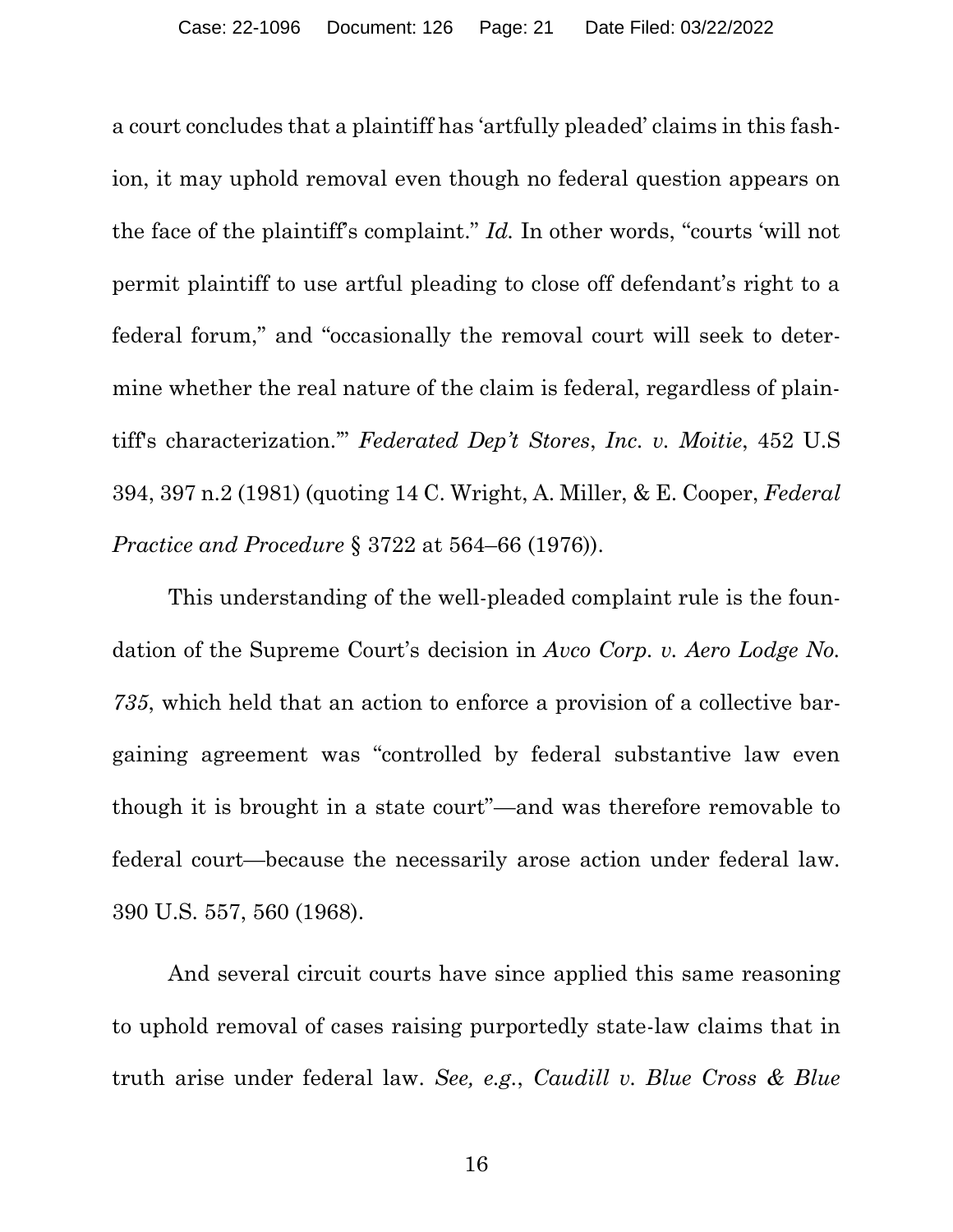<span id="page-21-2"></span>*Shield of N.C.*, 999 F.2d 74, 79 (4th Cir. 1993) (holding that "federal jurisdiction existed over this [purportedly state-common-law breach-of-contract] claim and removal was proper" because the claim was necessarily governed by federal common law under *Boyle*); *Sam L. Majors Jewelers v. ABX, Inc.*, 117 F.3d 922, 926–28 (5th Cir. 1997) (citing *Illinois* and holding that, notwithstanding plaintiff's nominal plea of a state-law claim, federal common law applies to—and confers federal-question jurisdiction over—air-transit lost-cargo claims because Congress preserved a "federal common law cause of action against air carriers for lost shipments"); *New SD, Inc. v. Rockwell Int'l Corp.*, 79 F.3d 953, 955 (9th Cir. 1996) (holding that federal, rather than state, common law provides the rule of decision—and a basis for federal question jurisdiction—to a dispute over a federal defense contract).

<span id="page-21-1"></span><span id="page-21-0"></span>Indeed, the Second Circuit recently held that New York City could not evade the reach of federal law by declaring that its claim arose under state law. *See City of New York v. Chevron Corp.*, 993 F.3d 81, 91–93 (2d Cir. 2021). Federal common law must govern claims "seeking to recover damages for the harms caused by global greenhouse gas emissions," the Second Circuit explained, regardless of the label used in the complaint: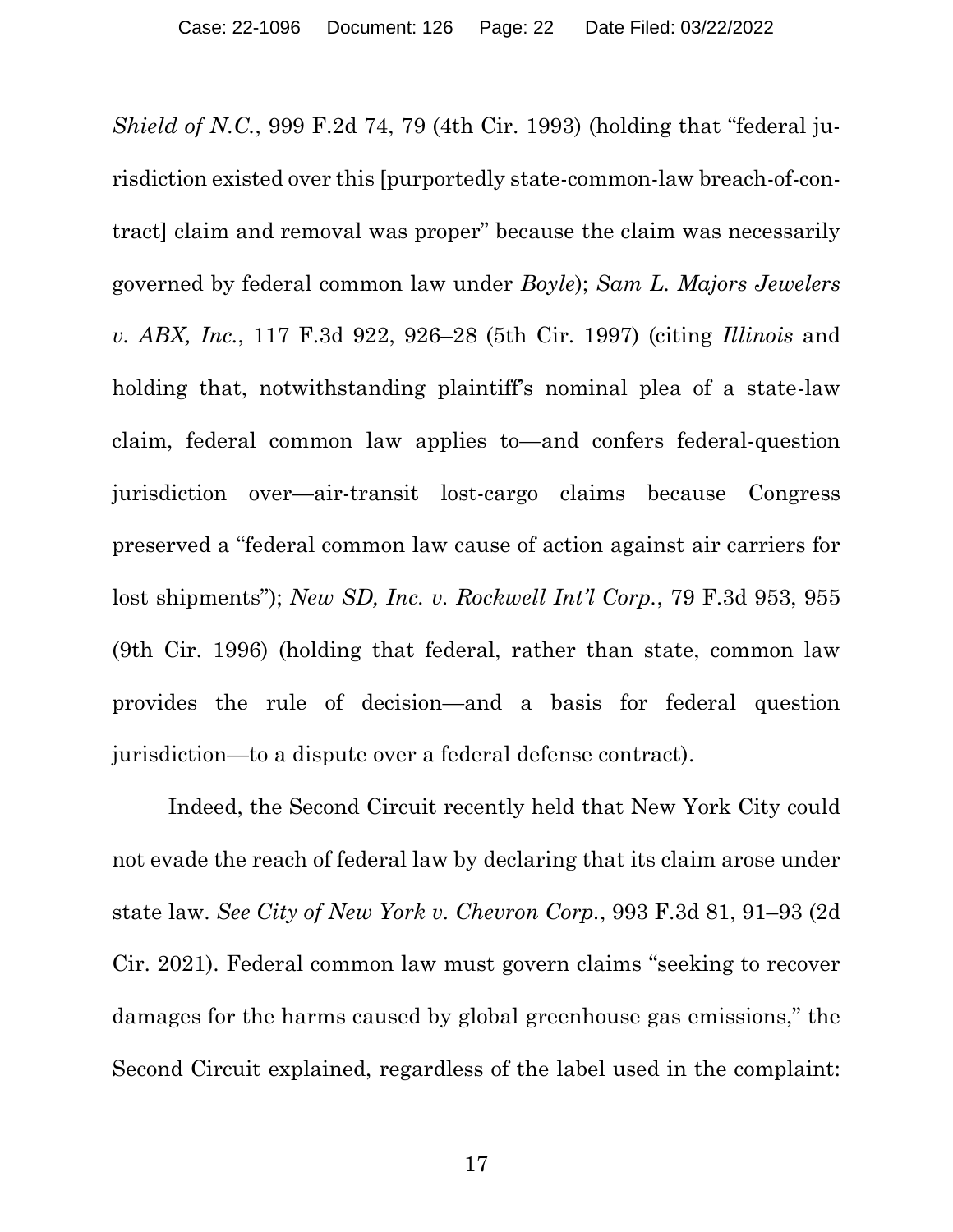"Artful pleading cannot transform the City's complaint into anything other than a suit over global greenhouse gas emissions." *Id.* at 91. As here, it was "precisely *because* fossil fuels emit greenhouse gases—which collectively 'exacerbate global warming'—that the [plaintiff was] seeking damages." *Id.*

<span id="page-22-0"></span>3. In response to whether federal common law supplies an independent basis for removal in this action, the district court swiftly concluded that "federal common law cannot create federal jurisdiction to support removal here, *irrespective* of whether Plaintiff's claims are 'federal in nature.'" Joint App'x Vol. I, Mem. Op. 34 (emphasis added).

<span id="page-22-1"></span>Specifically, the district court conceded that, while Defendants' argument is indeed correct that "Section 1331's grant of jurisdiction will support claims founded upon federal common law and those of a statutory origin," *id.* at 37 n.10 (internal quotations omitted), that conclusion in this case is ultimately "not dispositive, because Plaintiff has not asserted on the face of its complaint any 'claims founded upon federal common law.'" *Id.* (quoting *Nat'l Famers Union*, 471 U.S. at 850). The court reasoned that existing law does not support the conclusion that, "in the context of removal, purportedly controlling federal common law issues—that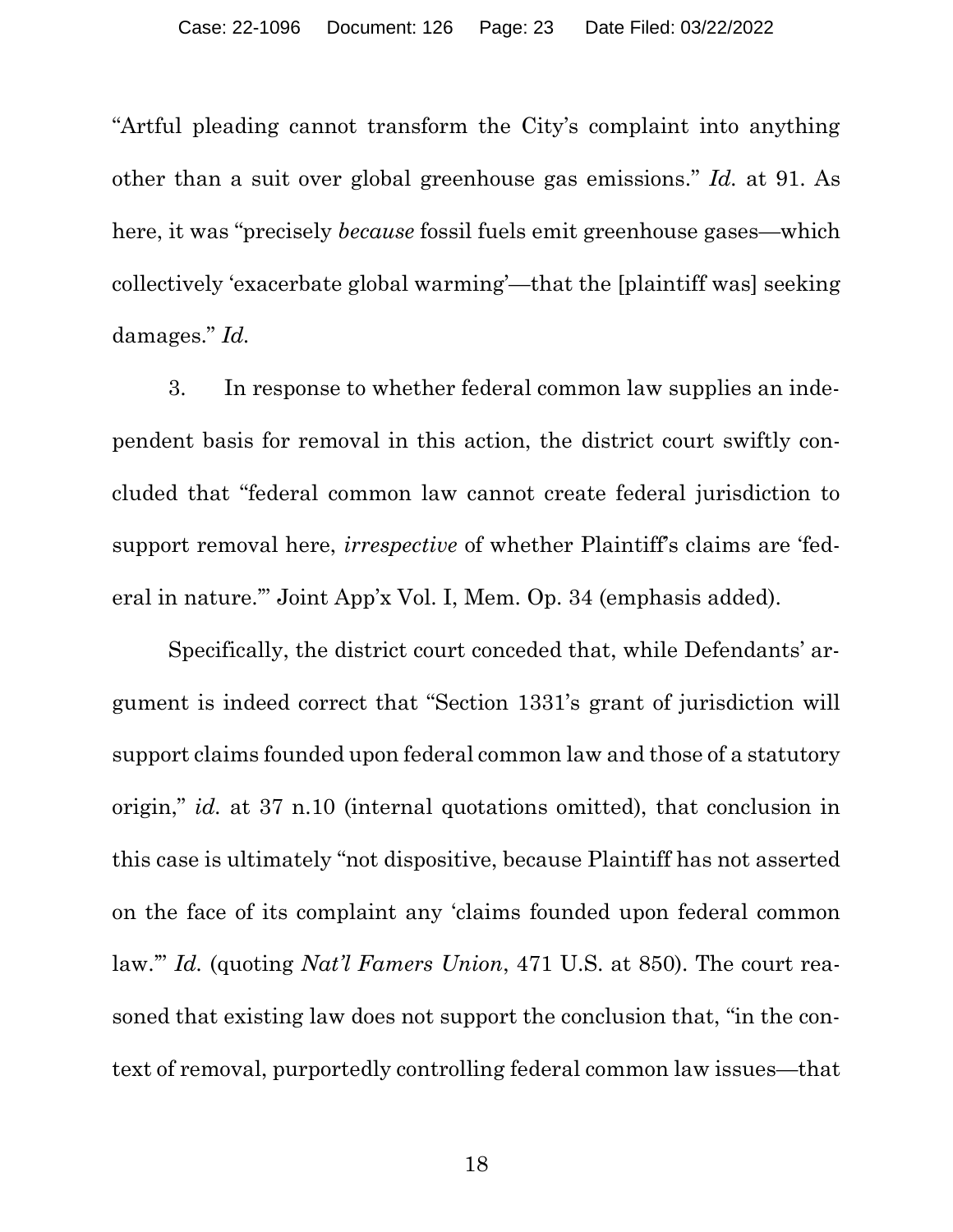are *not* pleaded on the face of the complaint—create the grounds for federal jurisdiction." *Id.* at 36–37. Thus, even if "[f]ederal common law ... [is] implicated in [Delaware's] state-law claims," the court reasoned, that "does not provide a proper basis for removing this case." *Id.* at 38. And yet where, as here, a claim "arise[s] under federal common law," there "is a permissible basis for jurisdiction based on a federal question." *Treiber & Straub, Inc. v. U.P.S., Inc.*, 474 F.3d 379, 383 (7th Cir. 2007).

<span id="page-23-1"></span>When a claim is governed by and arises under federal common law, artful pleading cannot be allowed to avert removal, for barring removal would put *state* courts in the position of creating *federal* common law. Indeed, "a plaintiff cannot frustrate a defendant's right to remove by pleading a case without reference to any federal law when the plaintiff's claim is necessarily federal." 14C Wright & Miller, *Federal Practice and Procedure: Jurisdiction* § 3722.1 (rev. 4th ed. 2020).

<span id="page-23-2"></span><span id="page-23-0"></span>This Court has specifically detailed that, in exercising its independent duty to determine the scope of federal jurisdiction, courts "will look beyond the label and analyze the *substance* of the claim." *Jarbough v. Attorney General*, 483 F.3d 184, 189 (3d Cir. 2007) (emphasis added).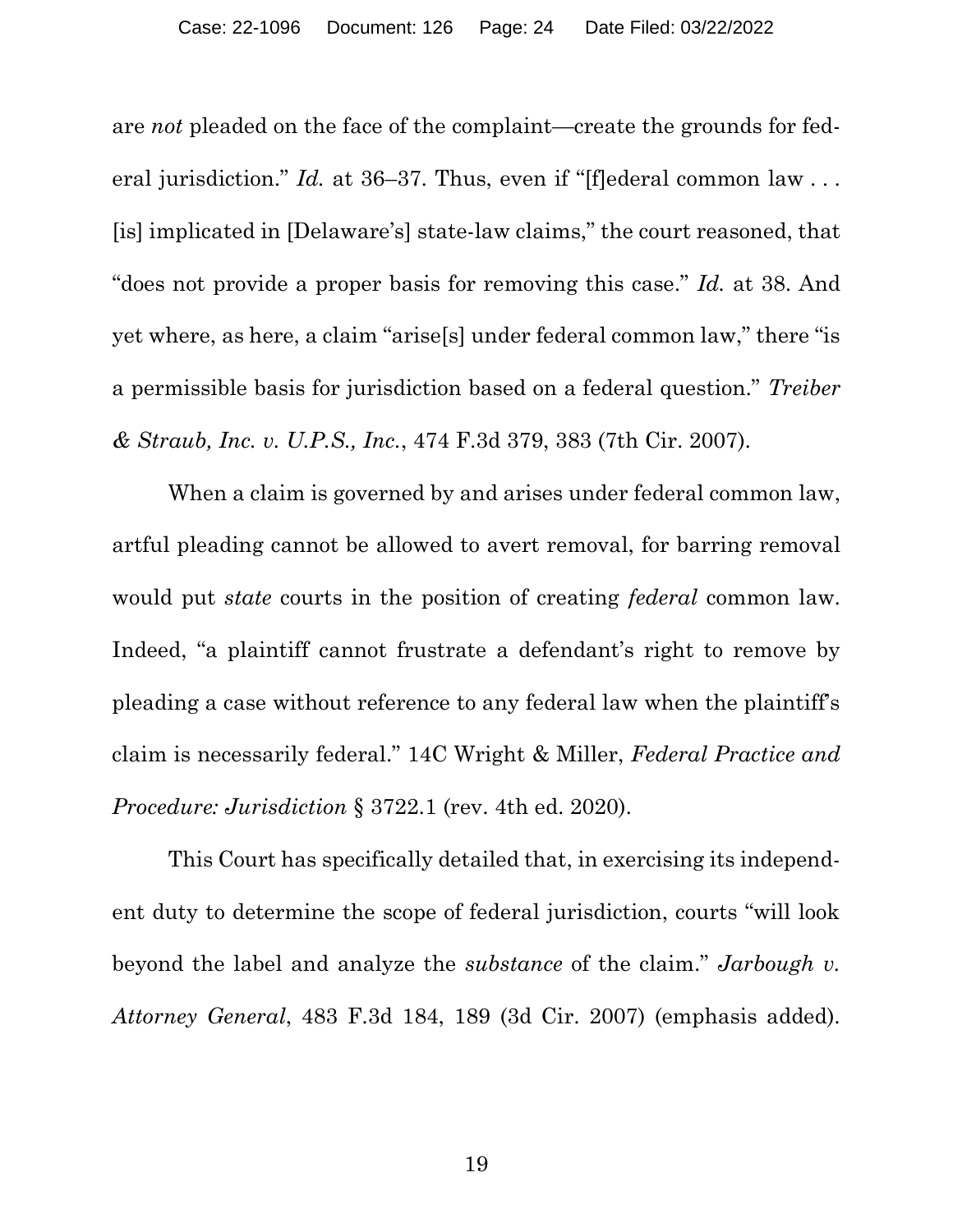<span id="page-24-1"></span>Thus, as a threshold jurisdictional inquiry, federal courts must "determine whether the *real nature* of the claim is federal, regardless of plaintiff's characterization." *Moitie*, 452 U.S. at 397 n.2 (emphasis added) (quoting 14 C. Wright, A. Miller, & E. Cooper, *Federal Practice and Procedure* § 3722 at 564–66 (1976)). And this Court has done just that in *First Pennsylvania Bank, N.A. v. Eastern Airlines, Inc.*, where this Court held that state-law claims seeking to recover damages for a lost interstate shipment arose under federal common law. 731 F.2d 1113, 1115–16 (3d Cir. 1984).

<span id="page-24-2"></span>To hold otherwise would undermine and thwart the purpose of federal common law, which is to ensure that in "a few areas, involving uniquely federal interests," the rules of decision "are governed exclusively by federal law." *Boyle v. United Techs. Corp.*, 487 U.S. 500, 504 (1988) (internal quotation marks and citations omitted). Where, as here, the rules of decision "must be determined according to federal law," "state courts [are] not left free to develop their own doctrines." *Banco Nacional de Cuba v. Sabbatino*, 376 U.S. 398, 426–27 (1964).

<span id="page-24-0"></span>In contrast with disputes over the meaning of federal statutory or constitutional provisions, common-law cases require courts to make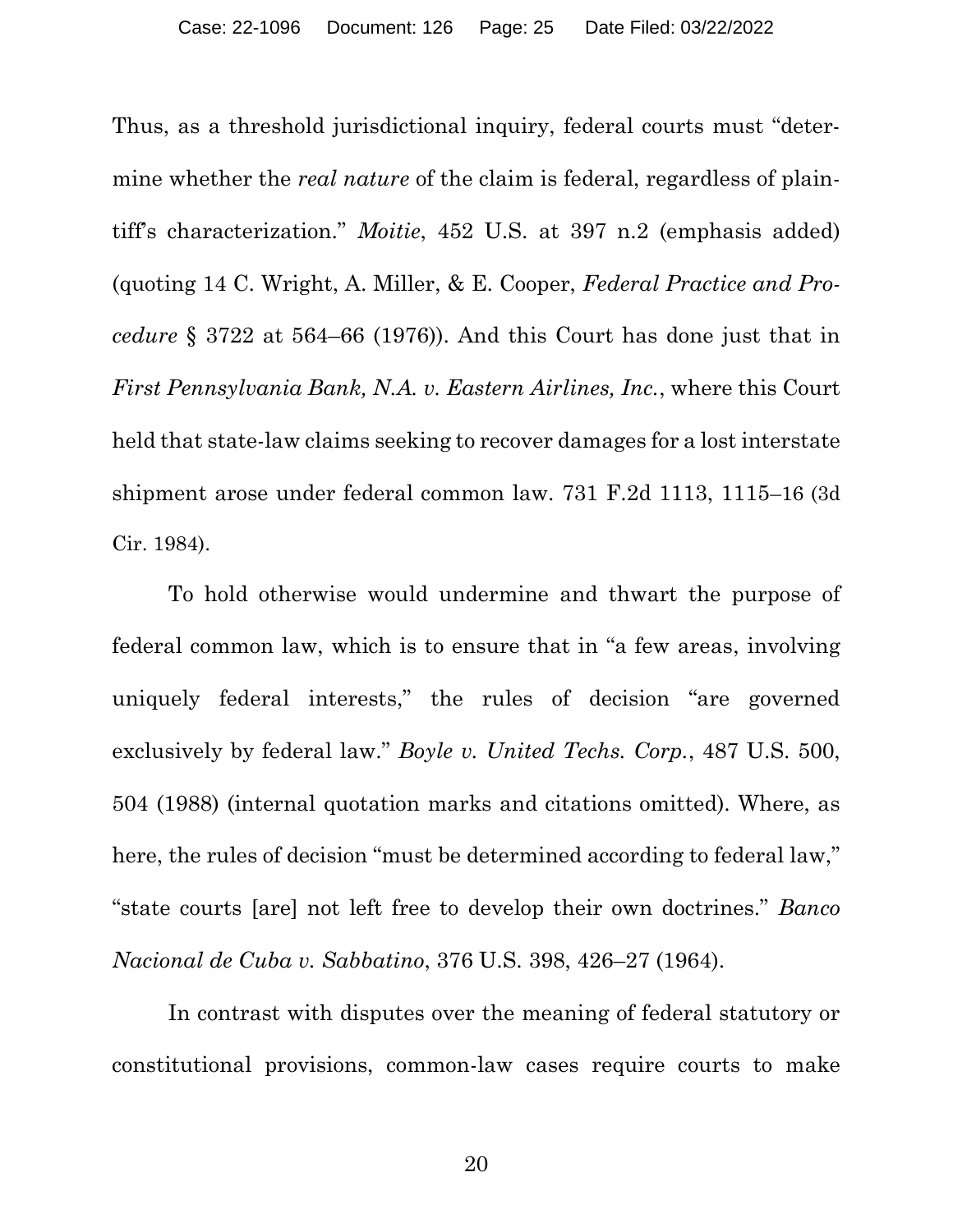difficult judgments about what "seem[s] to [them] sound policy," *Boyle*, 487 U.S. at 513, which is why state-court common-law decisions are usually understood to announce *state* common law. Permitting plaintiffs to compel state-court adjudication of federal-common-law claims would thus put state courts in the position of deciding for themselves *federal* common law—or perhaps instead guessing what policy judgments the Supreme Court would adopt.

<span id="page-25-0"></span>The district court missed these foundational points because it fundamentally misunderstood the justification for removal here: Removal is justified because this action "could have been brought originally in federal court," *Home Depot*, 139 S. Ct. at 1748. Crucially, the Supreme Court has repeatedly held that federal courts have jurisdiction over common-law claims that necessarily arise under federal common law. Notably, in *Illinois v. City of Milwaukee*, for example, the key jurisdictional question was whether the defendants could "be sued by Illinois in a federal district court." 406 U.S. at 98. And the Court answered this question in the affirmative, explaining that "federal law govern[ed]" Illinois's common-law nuisance claim, *id.* at 107, which fell within federal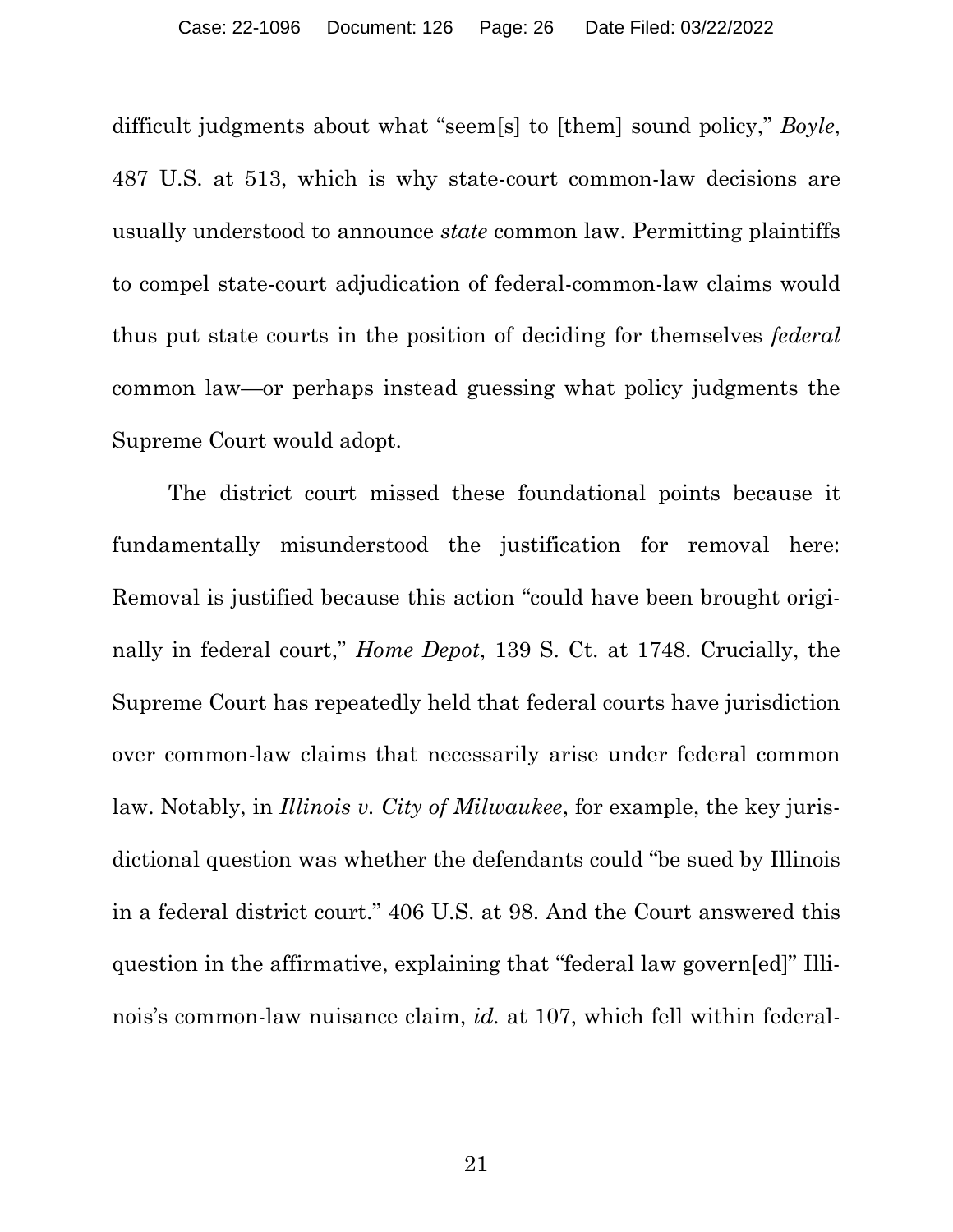court jurisdiction because "pollution of interstate or navigable waters creates actions arising under the 'laws' of the United States within the meaning of § 1331(a)," *id.* at 99.

<span id="page-26-1"></span><span id="page-26-0"></span>The Court applied this same reasoning in *Oneida Indian Nation of New York State v. Oneida County*, where it held that federal-question jurisdiction encompassed a suit brought by an Indian tribe for "damages representing the fair rental value of the land" to which the tribe claimed a right of possession. 414 U.S. 661, 665 (1974). In doing so, the Court reversed a Second Circuit decision that—much like the district court's decision below—had held "that the jurisdictional claim 'shatters on the rock of the "well-pleaded complaint" rule for determining federal question jurisdiction,'" on the theory that "the federal issue was not one of the necessary elements of the complaint, which was read as essentially seeking relief based on the right to possession of real property." *Id.* (quoting *Oneida Indian Nation of N.Y. State v. Oneida County*, 464 F.2d 916, 918 (2d Cir. 1972)). The Supreme Court explained that because "the governing rule of decision would be fashioned by the federal court in the mode of the common law," the case "arises under the federal law within the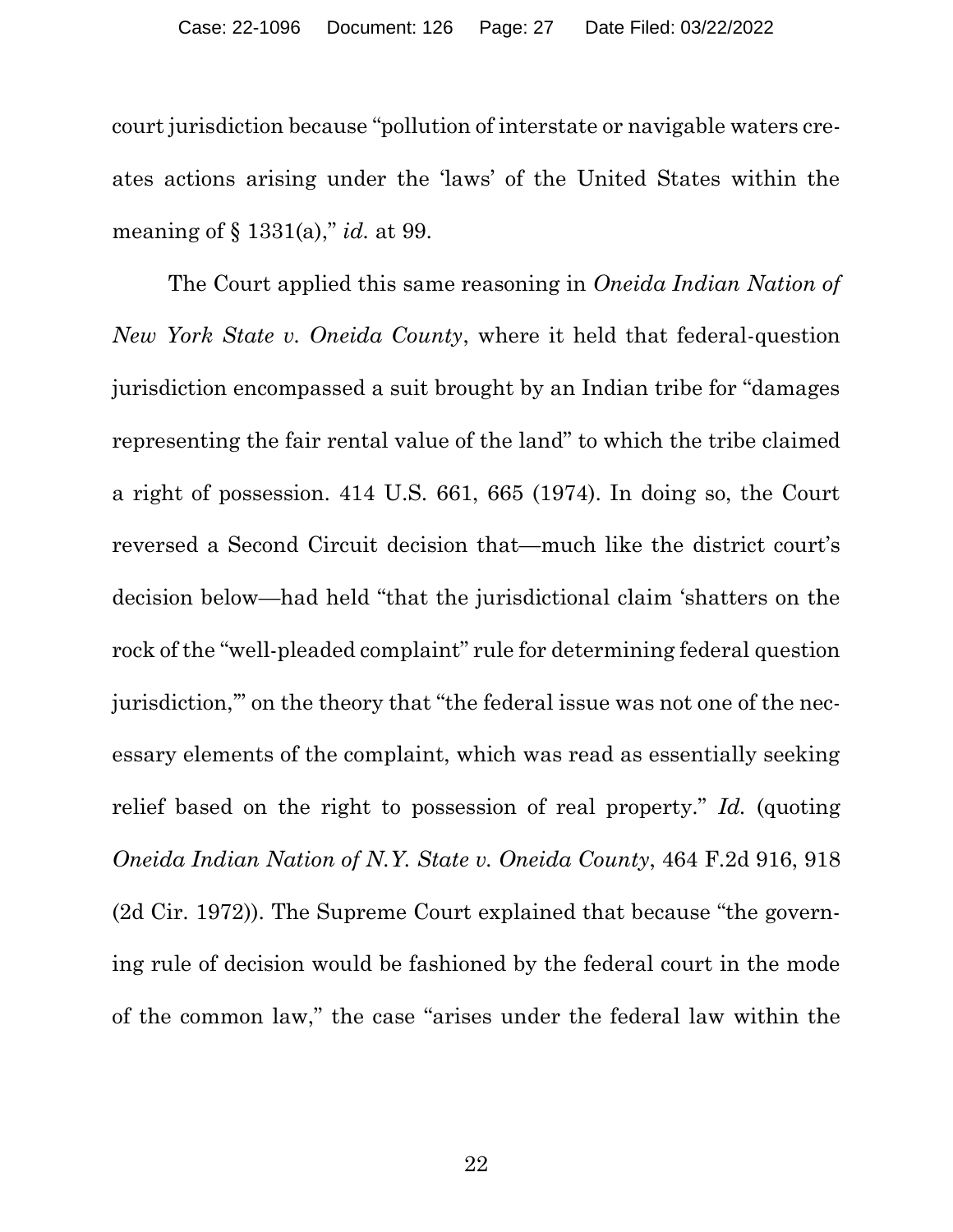meaning of the jurisdictional statutes and our decided cases," *id.* at 674, 678.

The upshot of these decisions is that in certain areas, such as those involving global-climate change, any common-law claims must be decided under federal common-law rules. And because these claims arise under federal law, defendants have the right to ensure such rules are crafted by *federal* judges—that is, judges appointed by a nationally elected president and confirmed by a senate in which every State is entitled to equal representation. Here, because Delaware's interstate publicnuisance claim *necessarily* arises under federal common law, the district court had jurisdiction to consider the claim, and the defendants were therefore entitled to remove the case to federal court.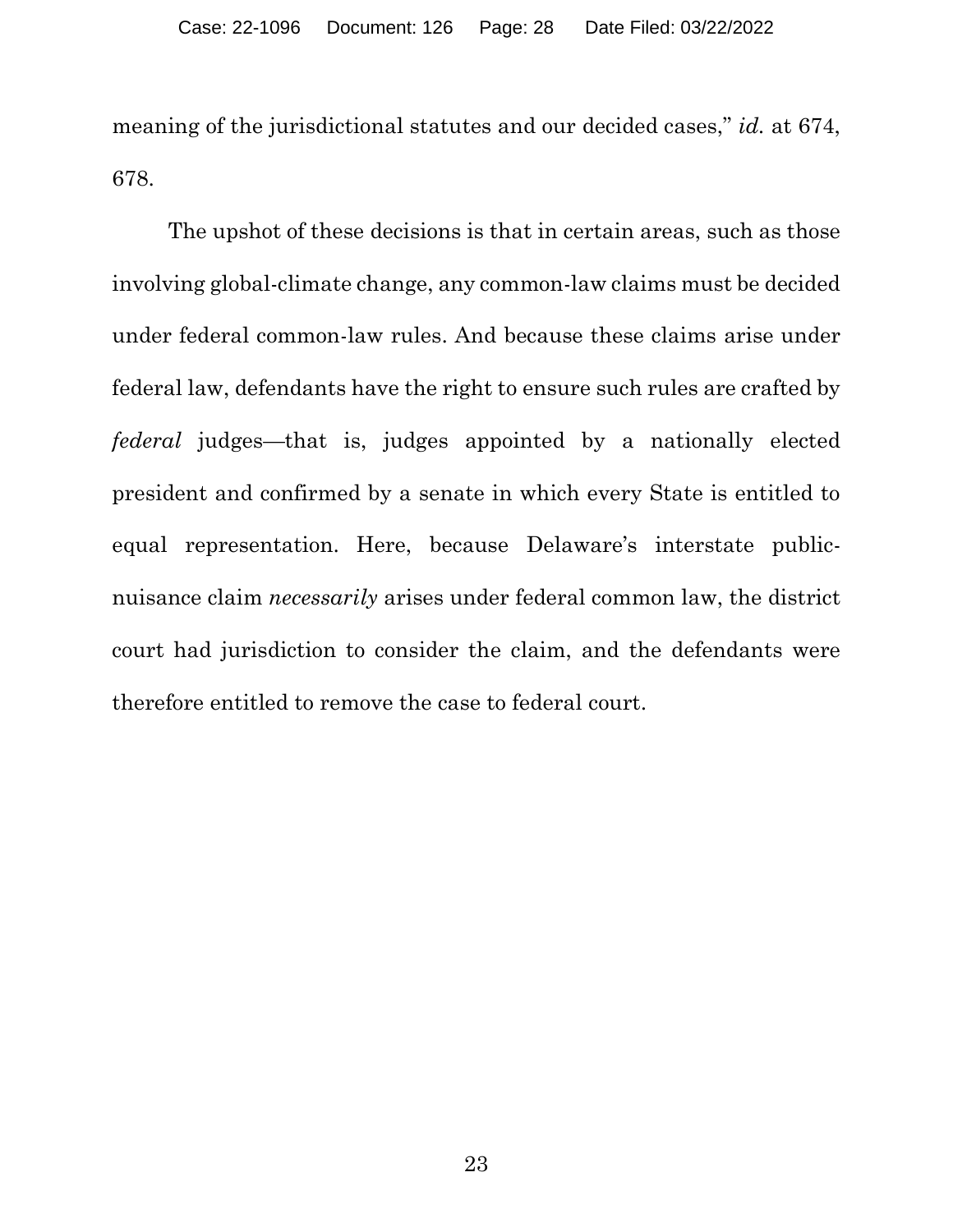## **CONCLUSION**

This Court should reverse the district court's remand order.

Respectfully submitted,

THEODORE E. ROKITA Attorney General of Indiana

*s/Thomas M. Fisher* THOMAS M. FISHER Solicitor General

JULIA C. PAYNE MELINDA R. HOLMES Deputy Attorneys General

Office of the Attorney General IGC South, Fifth Floor 302 W. Washington Street Indianapolis, IN 46204 (317) 232-6255 Tom.Fisher@atg.in.gov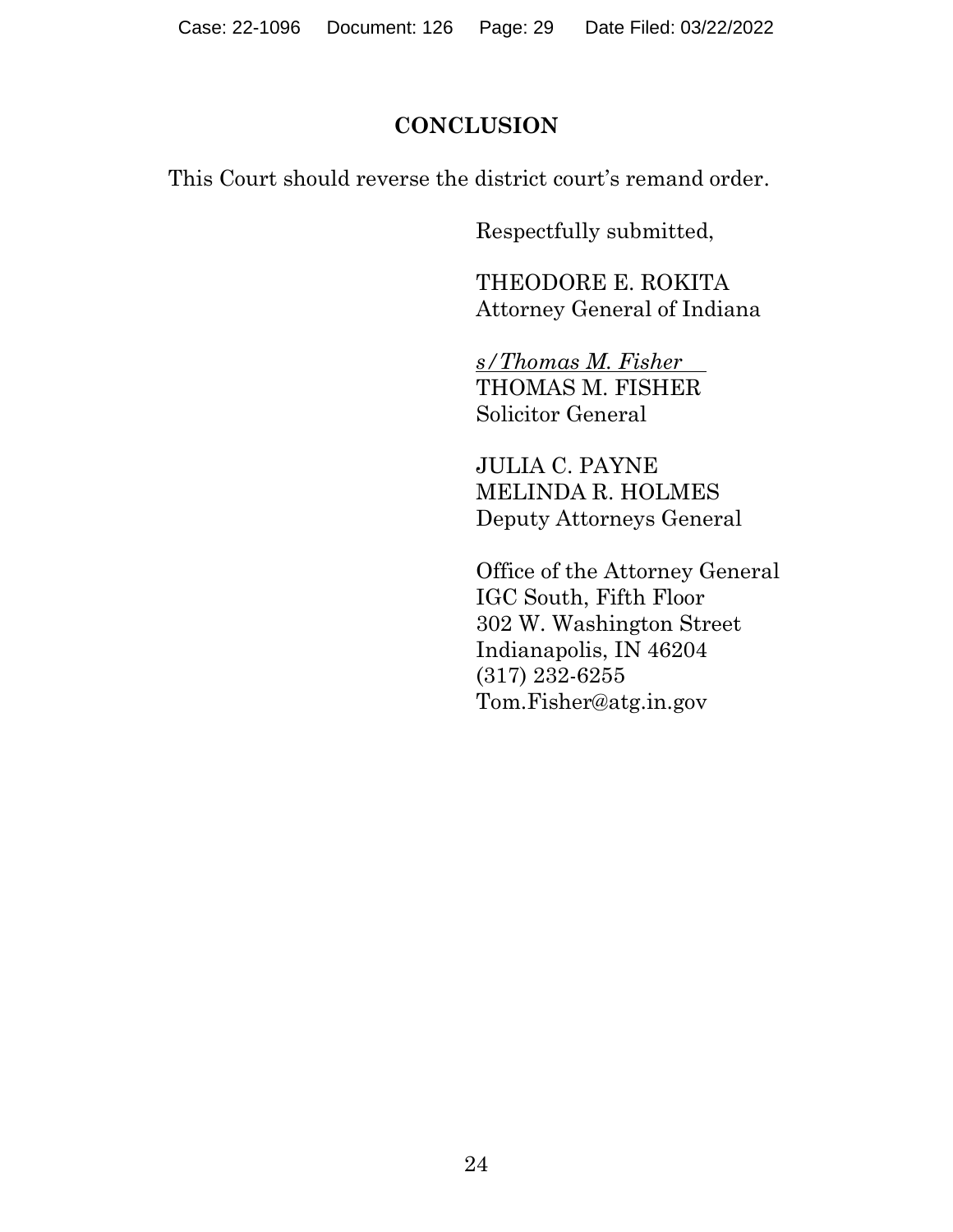## **ADDITIONAL COUNSEL**

STEVE MARSHALL Attorney General State of Alabama

TREG R. TAYLOR Attorney General State of Alaska

LESLIE RUTLEDGE Attorney General State of Arkansas

CHRISTOPHER M. CARR Attorney General State of Georgia

DEREK SCHMIDT Attorney General State of Kansas

DANIEL CAMERON Attorney General Commonwealth of Kentucky

LYNN FITCH Attorney General State of Mississippi

ERIC SCHMITT Attorney General State of Missouri

AUSTIN KNUDSEN Attorney General State of Montana

DOUGLAS J. PETERSON Attorney General State of Nebraska

JOHN M. O'CONNOR Attorney General State of Oklahoma

ALAN WILSON Attorney General State of South Carolina

KEN PAXTON Attorney General State of Texas

SEAN D. REYES Attorney General State of Utah

JASON MIYARES Attorney General Commonwealth of Virginia

BRIDGET HILL Attorney General State of Wyoming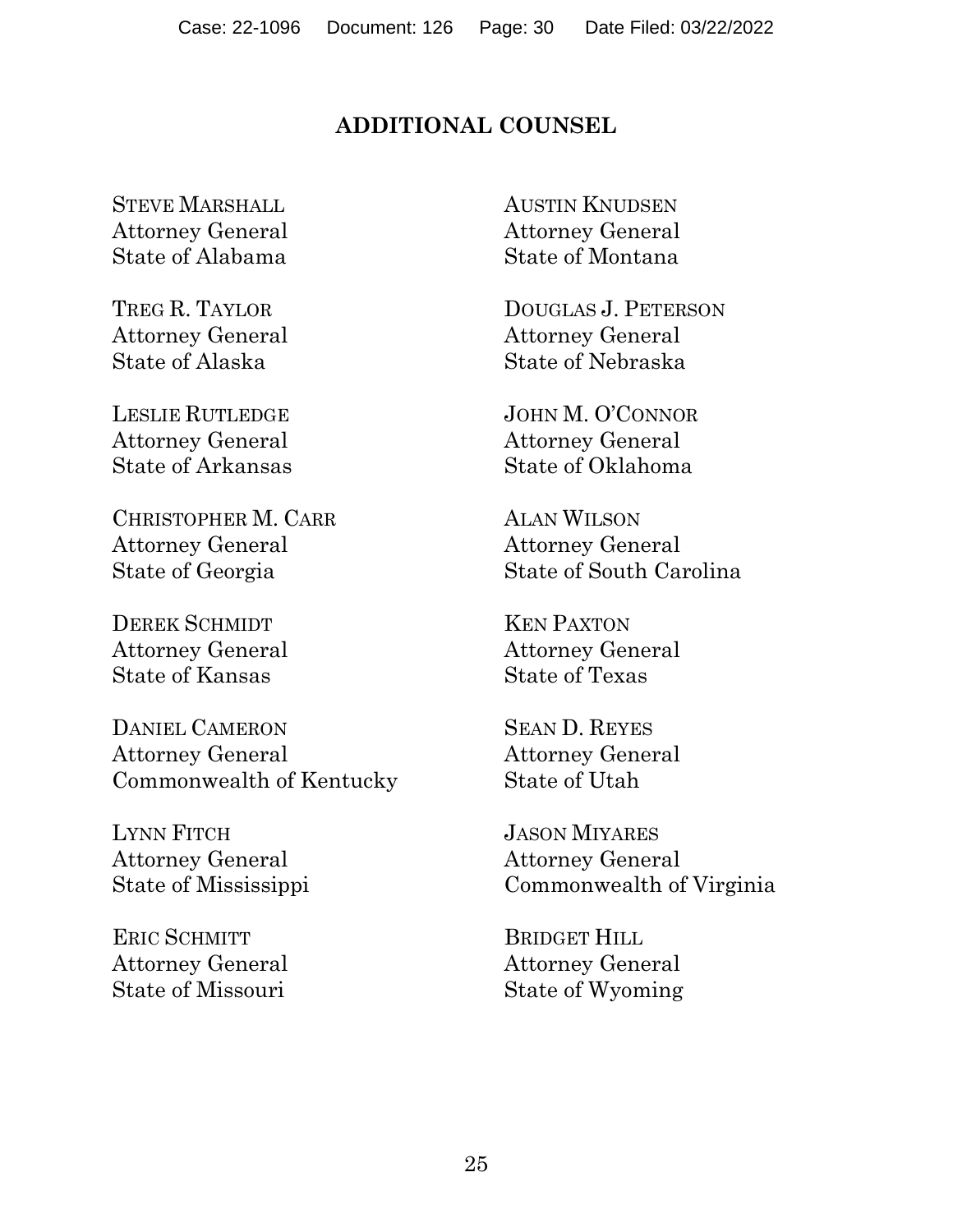#### **CERTIFICATE OF COMPLIANCE**

1. This brief complies with the type-volume limitation of Federal Rules of Appellate Procedure  $29(a)(5)$  and  $32(a)(1)(7)(B)(i)$  because it contains 4,474 words, as determined by word-count function of Microsoft Word, excluding the parts of the brief exempted by Federal Rule of Appellate Procedure 32(f).

2. This brief complies with the typeface requirements of Federal Rule of Appellate Procedure 32(a)(5) and the type-style requirements of Federal Rule of Appellate Procedure 32(a)(6) because it has been prepared in a proportionally spaced typeface using Microsoft Word in 14 point Century Schoolbook font.

3. This brief complies with this Court's Rule 28.3(d) because at least one of the attorneys whose names appear on the brief, including Thomas M. Fisher, is a member of the bar of this Court.

4. This brief complies with this Court's Rule 31.1(c) because: (1) the text of the electronic brief is identical to the text in the paper document, and (2) the document has been scanned with version 1.361.493.0 of Microsoft Defender Antivirus and is free of viruses.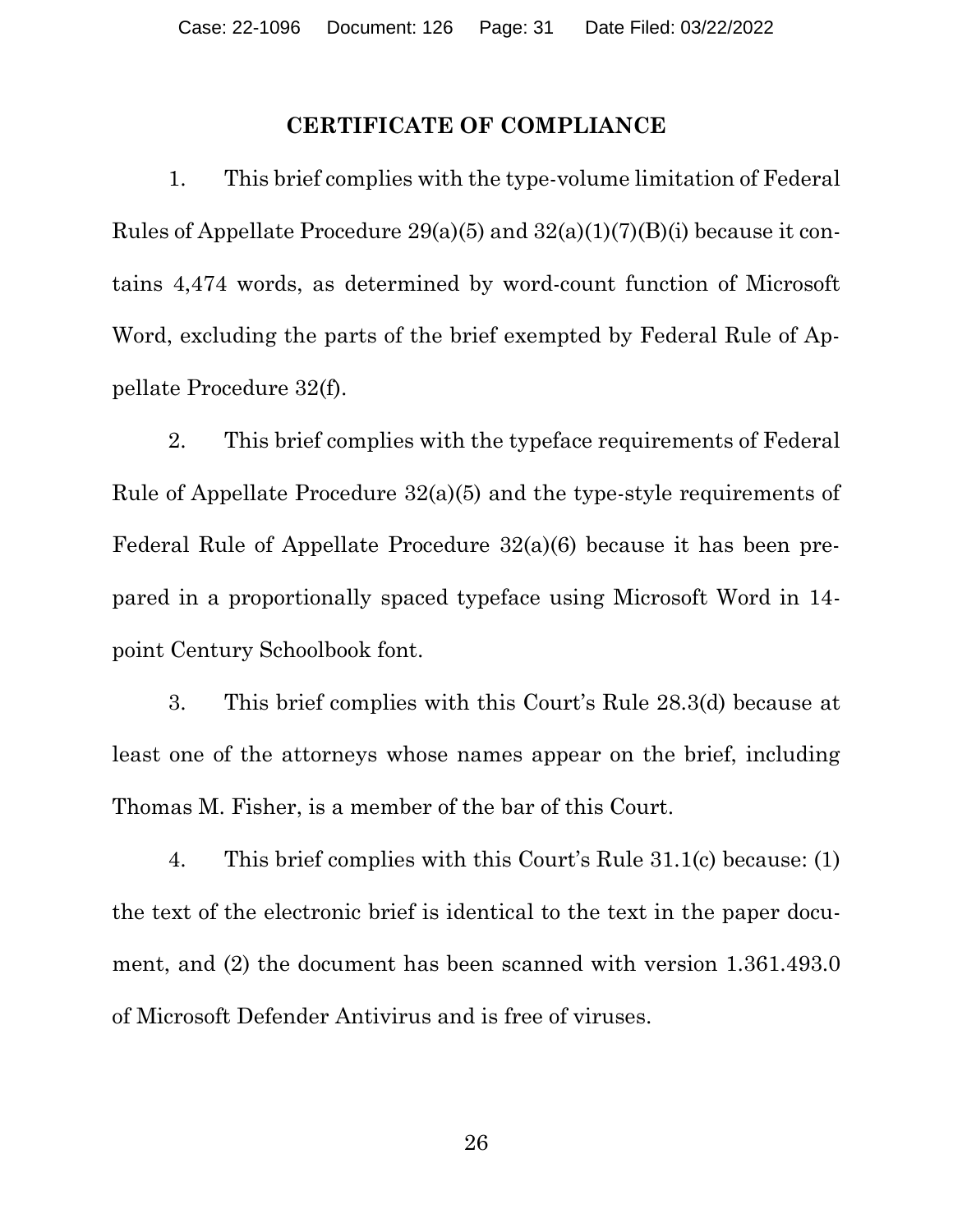Dated: March 22, 2022

By: *s/ Thomas M. Fisher*

Thomas M. Fisher Solicitor General

Office of the Indiana Attorney General Indiana Government Center South, Fifth Floor 302 W. Washington Street Indianapolis, IN 46204-2770 Telephone: (317) 232-6255 Facsimile: (317) 232-7979 Tom.Fisher@atg.in.gov